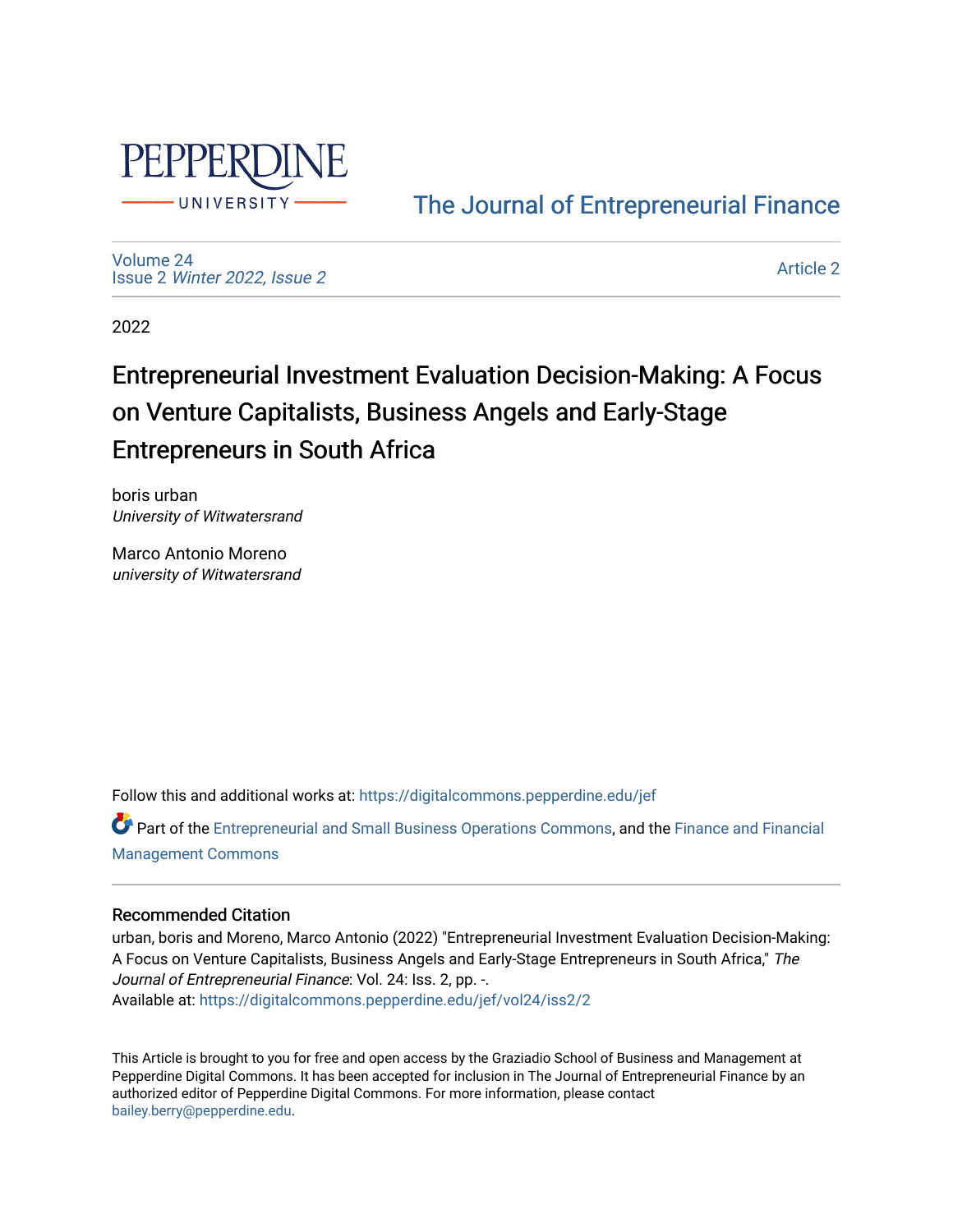**Entrepreneurial Investment Evaluation Decision-Making: A Focus on Venture Capitalists, Business Angels and Early-Stage Entrepreneurs in South Africa**

Boris Urban University of Witwatersrand, WBS, South Africa [boris.urban@wits.ac.za](mailto:boris.urban@wits.ac.za)

Marco Antonio Moreno University of Witwatersrand, WBS, South Africa [Marco.Moreno@wits.ac.za](mailto:Marco.Moreno@wits.ac.za)

**Abstract:** Business angels (BAs) and venture capitalists (VCs) are important sources of finance for entrepreneurs in emerging markets for raising start-up and growth capital. Recognising that entrepreneurial investment evaluation decision-making is a highly complex process, and that there are limited studies focused on evaluation criteria used by both BAs and VCs', this article undertakes an empirical investigation by identifying, classifying and statistically testing the rank importance of investment criteria in South Africa from an early-stage entrepreneurial perspective. Results indicate that the rank importance for the different investment criteria is relatively similar for VCs and BAs, and the only ranking difference observed was on the team preparedness and team attributes, relevant for early-stage entrepreneurs. An empirical study of this nature is important as unique insights emerge from testing multiple investment evaluation criteria used by VCs, BAs and early-stage entrepreneurs in an African emerging country context.

**Keywords:** Venture Capitalists; Business Angels; Entrepreneurial Decision-Making; Investment Evaluation Criteria; Early-Stage Entrepreneurs; South Africa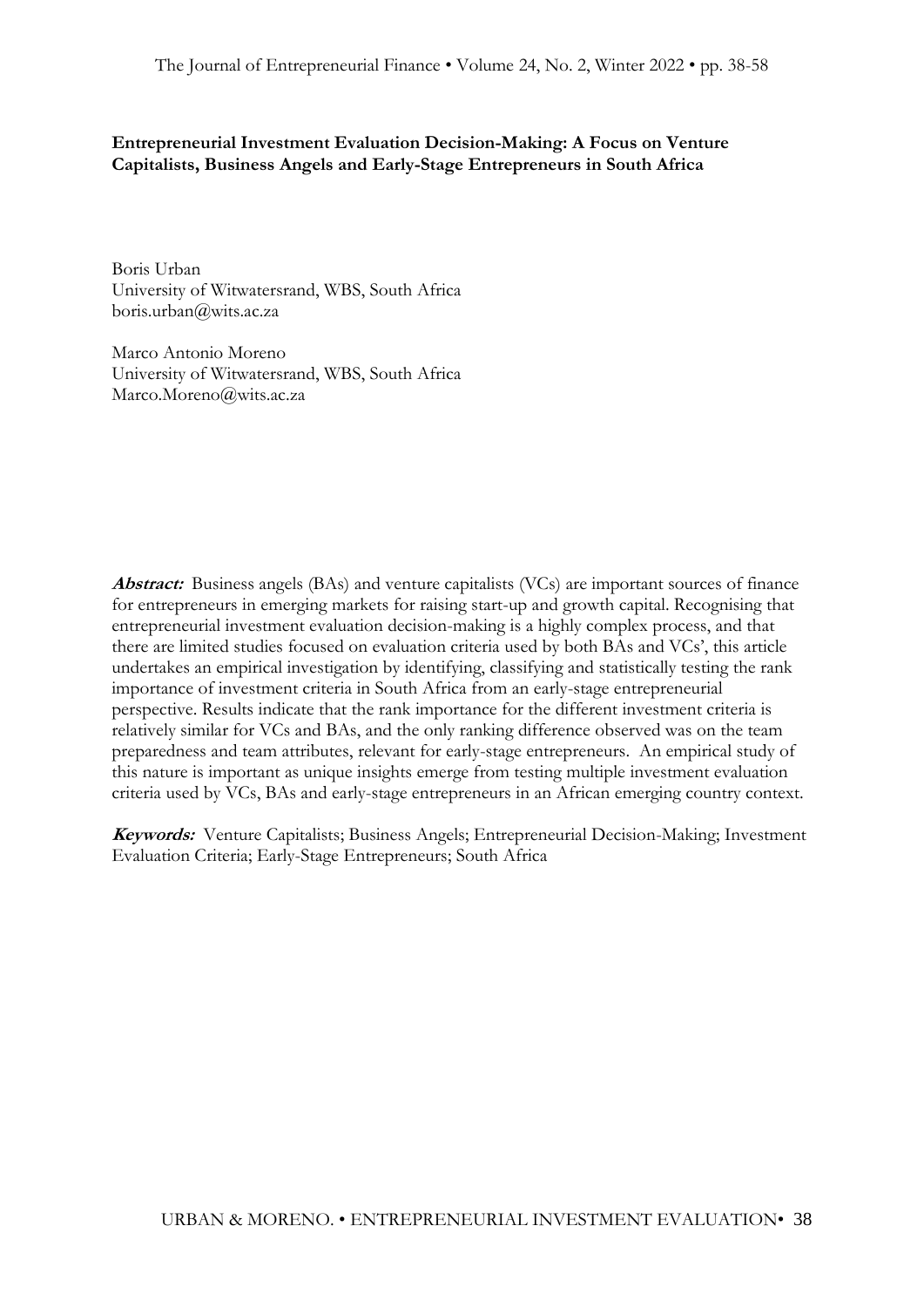#### **1. Introduction**

There is a widespread literature focused on access to finance as an important determinant of entrepreneurship, which favorably influences enterprise performance (Acs et al., 2016; Anton and Bostan, 2017; Bosma et al., 2020). Access to finance is a critical ingredient in determining the success or failure of small and medium enterprises both in emerging economies and developed countries, where prior studies show how access to finance allows entrepreneurs to invest in productive assets and the latest technology (Anton and Bostan, 2017; Seghers et al., 2012). Likewise, access to finance positively impacts starting up and expanding a business, insofar it affects choices related to market attractiveness, market selection, and choice of entry mode into a foreign market (Hall and Hofer, 1993; Ismail and Medhat, 2019; Macmillan et al., 1985; Nunes et al., 2014; Urban, 2013). Entrepreneurial investment evaluation decisions are multifaceted and affected by a variety of factors, where generally the opportunity or entrepreneurial venture must be an achievable, profit-seeking initiative that creates value through an innovative new or improved product or service offering to the market (Bingham and Eisenhardt, 2008; Kirzner, 1973). The importance of using viability and feasibility evaluation screening criteria is well documented in the literature, which includes factors such as, capital intensity, technology, market growth rate, failure risk, stakeholder support, management attributes and return on investment potential (Carpentier and Suret, 2015; Tyebjee and Bruno, 1984; Urban, 2013).

However, research findings in developing and emerging market contexts emphasize that access to finance by early-stage entrepreneurs is challenging due principally to immature financial markets (Bosma et al., 2020; Jones and Mlambo, 2013), and due to information asymmetries where commercial banks do not adequately consider small and medium enterprise's financial needs, leading to an adverse selection process favoring large firms (Onyeiwu et al., 2020). Moreover, while access to financial resources is an important determinant of entrepreneurship (Acs et al., 2016; Matshekga and Urban, 2013) many emerging entrepreneurs lack collateral and/or the necessary legitimacy to obtain finance (Seghers et al., 2012).

Consequently, many entrepreneurs rely on their own funds as well as 'other people's money' for raising start-up and growth capital instead of considering formal institutions (Matshekga and Urban, 2013; Urban and Ratsimanetrimanana, 2019). Business angels (BAs) and venture capitalists (VCs) are therefore important sources of entrepreneurial capital for ventures in emerging markets, as they do not impose collateral requirements in exchange for capital investments (Ojah and Mokoteli, 2010).

BAs and VCs typically apply a set of appraisal criteria to evaluate the key elements of entrepreneurial ventures (Koba, 2020; Ismail and Medhat, 2019; Zinecker and Bolf, 2015). However, most studies are focused either on BAs, or on VCs, with very limited comparative literature between the investment evaluation criteria utilized by both of these two groups. Moreover, since each investor considers different criteria, previous investigations have principally concentrated separately on the investors' decision-making criteria, which have resulted in an assortment of contradictory aspects being analyzed (Shepherd, 2011; Van Osnabrugge, 2000; Mason et al., 2019). Consequently, the result of numerous empirical and theoretical discussions on the investment evaluation criteria utilized by BAs and VCs show mixed outcomes, with very few studies conducted in an African market context (Matshekga and Urban, 2013).

Recognising the many unanswered questions in the literature the purpose of this article is to identify and juxtapose BAs versus VCs investment evaluation criteria considered by previous researchers, and then empirically determine the relative importance of evaluation criteria, from an early-stage entrepreneurship perspective in South Africa. Consequently the research question of this study is formulated as: What is the relative importance attributed to BA versus VC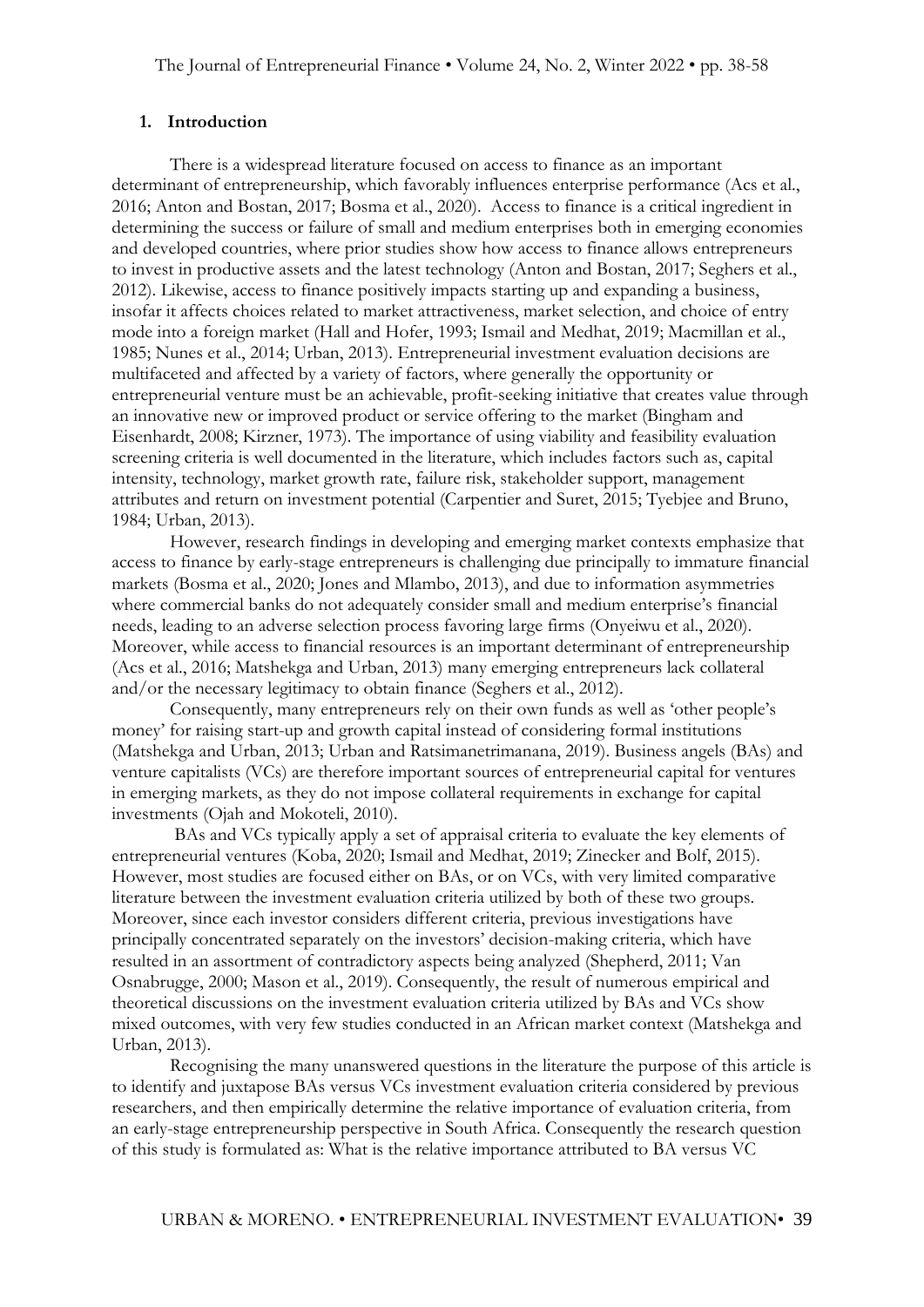investment evaluation criteria from an early-stage entrepreneurship perspective in the South African market context?

In this way the study fits in with recent research calls to comprehend the distinctive character of BAs and VCs investment decision-making criteria (Mason et al., 2019). This study is important as entrepreneurs, particularly in African emerging markets, often do not understand how to approach BAs and VCs investors, nor do they have sufficient knowledge on the different investment evaluation criteria used by BAs and VCs, which may be one of the main causes for the high failure rate in them securing funds (Dutta and Folta, 2016; Landström, 1998; Nunes et al., 2014). Previous studies, mostly conducted in developed countries, have shown the importance of understanding BAs and VCs investment evaluation criteria and its positive role in funding early-stage ventures (Carpentier and Suret, 2015). According to Jeffery et al. (2016), entrepreneurs face a poor track record in attracting BAs funding, where entrepreneur's poor understanding of the investment decision-making process is one of the main identified causes of such failure (Shane and Cable, 2002).

While BCs and VCs are relatively small in South Africa compared to other types of financial options, such as listed equity and property, they are important and significant for entrepreneurs seeking finance (Dutta and Folta, 2016). In South Africa, ventures have certain restrictions when seeking public equity funding, such as the need of releasing proprietary information, which may be quite costly to obtain (Ojah and Mokoteli, 2010), and thus, often approach VCs and BAs as better alternatives. The difficulty of obtaining finance signifies a major limitation to the formation and growth of enterprises in South Africa, which often then leads to survivalist type of enterprises with low growth expectations (Matshekga and Urban, 2013).

The study delivers a principal empirical contribution to the management literature by providing empirical evidence of investment evaluation criteria in an emerging market context. As several scholars have argued, conventional management studies, which mostly reflect the "North American and European context", are not constantly pertinent to different environments, without essential alterations and revisions (Zoogah et al., 2015). Since the study takes place in a comparatively under-researched South African context, understanding investment evaluation criteria may prove valuable as investigating "theoretical and practical problems in Africa" is imperative considering that businesses in African countries be inclined to be ineffectively managed (Zoogah et al., 2015).

For management practitioners this article provides a deeper understanding of BA versus VC investment evaluation criteria from an early-stage entrepreneurship perspective. Since VC may be considered very volatile, making this form of investment highly susceptible to the uncertainty caused by shock events, some have suggested that entrepreneurial finance may be especially affected by the current COVID-19 pandemic (Brown et al., 2020). Moreover, the wide range of studies and high level of detail in terms of classifying these investment criteria is unique and can provide a knowledge base for future managers and researchers who intend to further analyse BA versus VC investment evaluation criteria and decision-making.

The article is arranged as follows. Initially, relevant theory and research is examined to offer a foundation for the study hypothesis. Next, the research methodology is elucidated in terms of data collection and measures employed. This is followed by statistical analyses upon which results are presented. Discussions and recommendations based on findings follow and the article ends with study limitations, as well as suggestions for future research.

#### **2. Hypotheses: Links to Theory and Research**

Considering the purpose of this study, which is to examine any differences between how investment evaluation criteria is viewed by VCs and BAs and early-stage entrepreneurs, this study examines prior research and uses several key investment criteria previously identified in the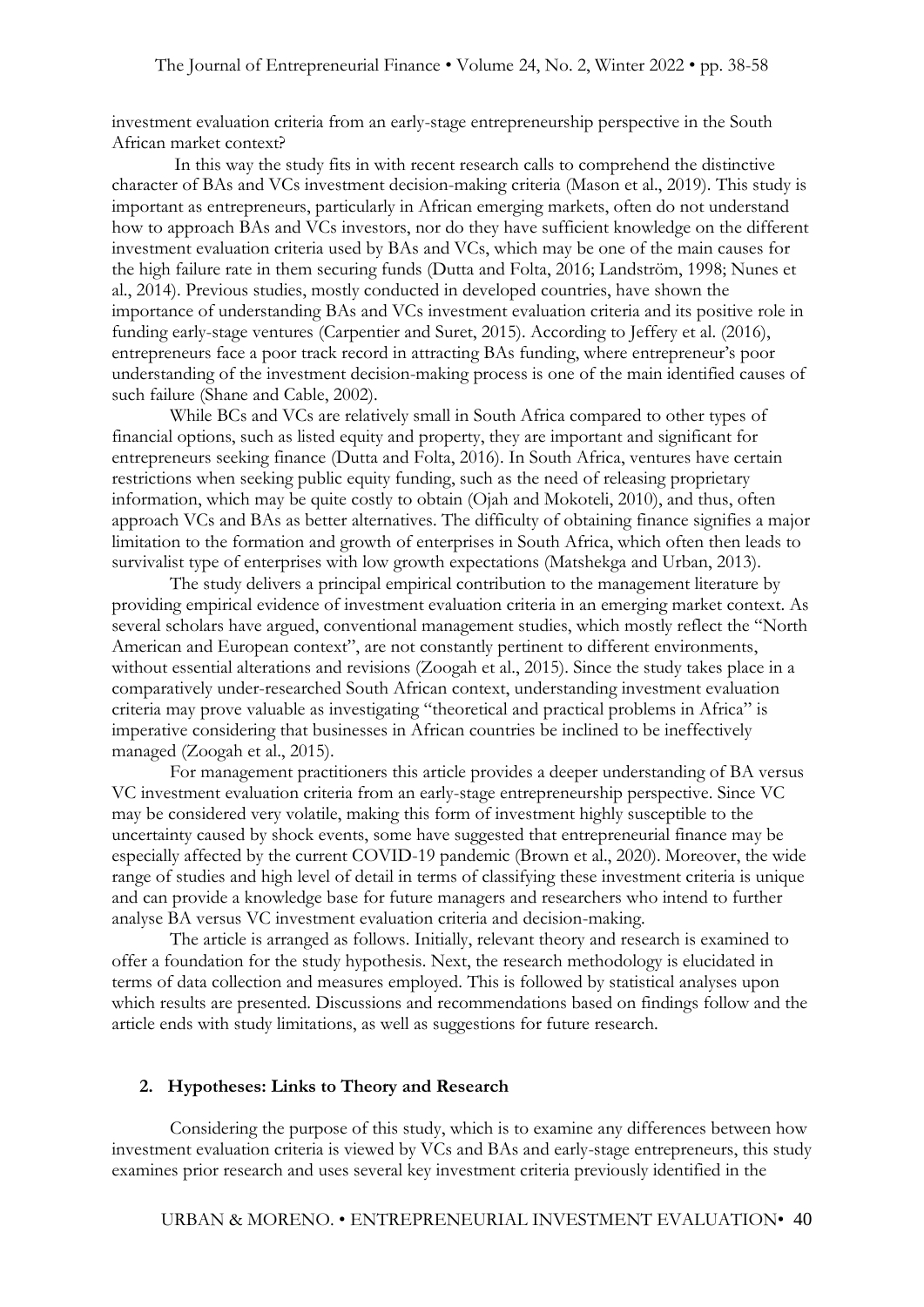literature. There is an established literature on the decision-making process in organisational studies which progressed from a classical perspective founded on the "rationality of the decision maker" (Mintzberg et al., 1976; Eisenhardt and Zbaracki, 1992; Simon, 1955) to researching aspects relating to entrepreneurial decision-making (Bygrave, 1988; Gregoire et al., 2010; Shane, 2000; Shane and Venkataraman, 2001) under conditions of uncertainty (Knight, 1921; Shane, 2000; Venter and Urban, 2015).

Research often positions the decision-making process of investors in the forefront (Bingham et al., 2008; Bygrave, 1988) where the focus is on the role of information asymmetries and transaction costs in explaining why investors may avoid from investing in entrepreneurial enterprises (Ojah and Mokoteli, 2010). However, research shows that demand-side effects also influence financial constraints, where the characteristics and the management attributes of entrepreneurs themselves may influence investment decisions (Matshekga and Urban, 2013). What emerges from such studies is that any venture investment evaluation decision is highly complicated, affected throughout the entrepreneurial process by a multiplicity of factors. For instance, Urban (2013) used conjoint analysis to evaluate how investment evaluation trade-offs are made when both individual and business investment criteria were considered. In this regard it is important to recognize which different evaluation criteria influence the investment decision of BCs and VCs, which may have a direct impact on the likelihood of providing funding to earlystage ventures (Koba, 2020; Wong et al., 2009). While BAs and VCs have similar approaches for decision-making, these are not identical (Ismail and Medhat, 2019; Mason and Stark, 2004). The next section demonstrates how VCs and BAs differ in their approaches, with the former giving more importance to the market and finance aspect, and the latter to the entrepreneur and 'investor fit' considerations (Shane, 2012; Van Osnabrugge, 2000).

#### **2.1. Venture Capitalists (VCs)**

VCs are fund managers that invest fund money coming from different investors with the objective of investing in ventures with high-growth potential at early-stage, or in later development stage depending on the fund preferences (Jones and Mlambo, 2013; Ismail and Medhat, 2019; Tyebjee and Bruno, 1984). VC's typically invest in small enterprises with very little or limited performance history, for a limited period of time aiming to achieve high financial returns (Landstrom, 1993; Tyebjee and Bruno, 1984). There are different types of VC investors with the main distinction between categories referring to the ownership and governance of the fund, classifying them as either an independent VC or a captive (non-independent) VC (Farrel et al., 2008).

Venture capital fund managers are normally employees paid to act as agents of the fund owner(s), and as such must act in favor of the investors' best interest, providing information, make decisions on their behalf, and meet deadlines and targets for rate of return (Dutta and Folta, 2016). They are experienced professionals serving different purposes, such as providing capital for start-up and expansion, contributing knowledge based on experience, giving advice for business development, supporting executive search, and providing relationships to accelerate commercial growth (Mason et al., 2019; Wiltbank, 2005). VCs do not only act as an informationproducer to the entrepreneurs, but also as an agent that makes decisions (Fried and Hisrich, 1994), adding value by participating in post investment activities (Drover et al., 2014).

Research shows that VCs are not interested in getting involved in the day-to-day activities but may interfere with management change if needed (Bygrave, 1988; Tyebjee and Bruno, 1984). They maintain strong supervision over the firms in which they invest having clear mechanisms of control such as board rights, investment staging, and formal contracts (Drover et al., 2014). VCs are highly objective with regard to financial returns, expecting substantial return on investments typically in seven to 10 years and have clear exit strategies (Macmillan et al., 1985; Muzyca et al., 1996). Hence, VCs invest more in niches where they can add value to both the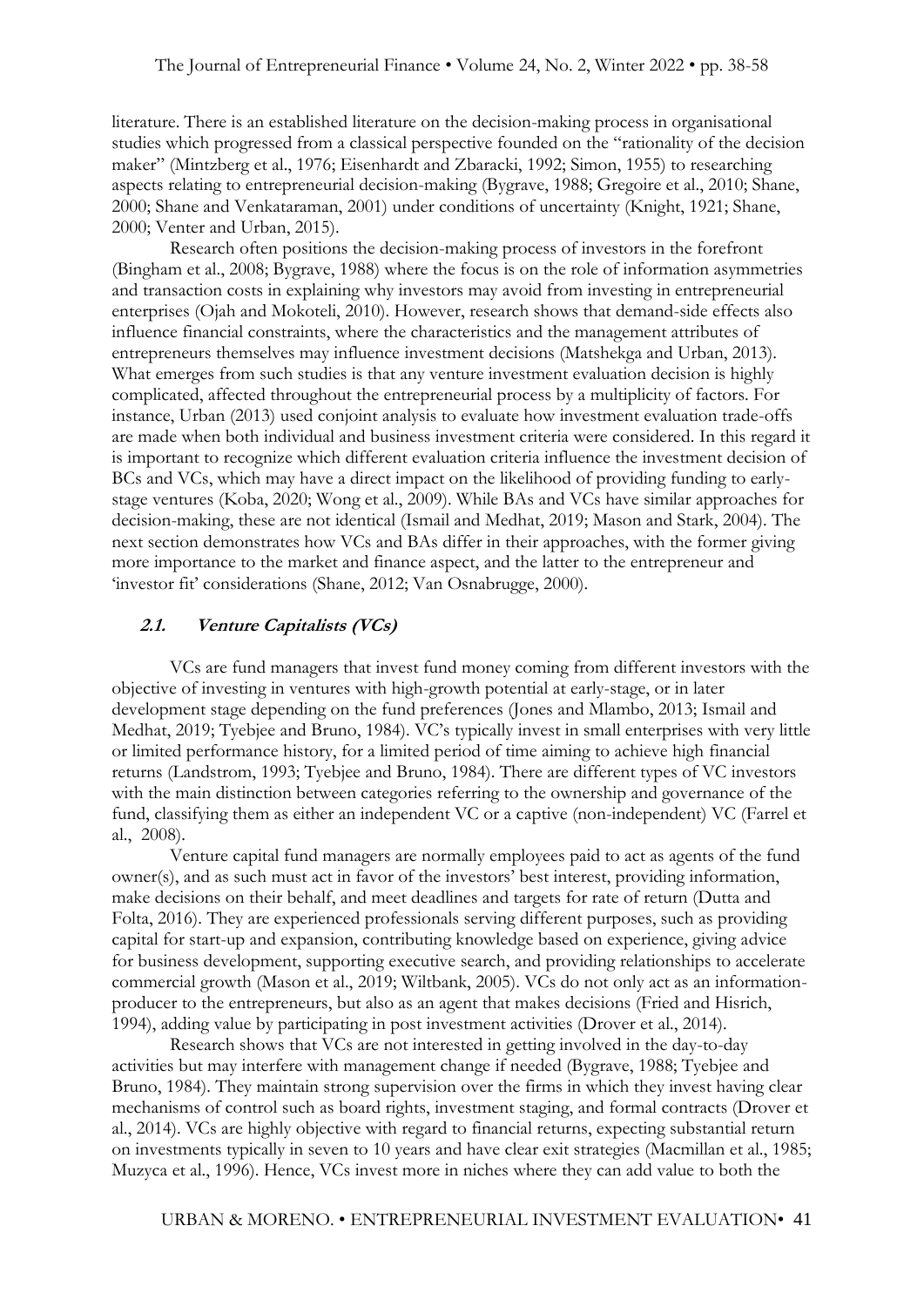new venture and their own portfolio, and therefore focus on the stage of the firm, its ability to generate volume, and the quality of deal flows, along with their own capability of evaluating and supporting the new firm (Pintado et al., 2007). Prior studies indicate that VCs invest in areas where they can have a competitive advantage over other investors, due to their specialization in selecting, monitoring, and providing specialized services to the invested companies (Nunes et al., 2014). Furthermore, the literature highlights that VCs have different ways of doing business, with some VCs being generalists while others specialists, usually specializing by size, stage of development, type of industry, and geographical location (Pintado et al., 2007). Despite not always having location restrictions, VCs tend to invest locally since entrepreneurs tend to search for funding in the vicinity of the venture, where they have stronger legal and accountant support (Nunes et al., 2014; Tyebjee and Bruno, 1984).

Studies in both developed and developing countries indicate that VCs are an important source of capital for businesses showing high growth (Ojah and Mokoteli, 2010), particularly to those which are technology-related (Pintado et al., 2007; Tyebjee and Bruno, 1984), and which require moving towards an initial public offering (IPO) (Ojah and Mokoteli, 2010). For many ventures, VCs are not just the best, but the only source of equity finance (Fried and Hisrich, 1994). With the growth and maturation of the venture, VCs became important investors, as they bring a stronger focus of professionalization to the business (Wiltbank, 2005), improving the venture's reputation (Dutta and Folta, 2016; Fried and Hisrich, 1994) and market visibility, and consequently reducing the cost of future funding (Dutta and Folta, 2016; Zacharakis and Meyer, 1998). Nevertheless, despite of all the benefits VCs can bring to the invested companies, only a very small number of deals are finally consummated (Mishra, 2004), either because of the quality of the proposals, or because they receive many more proposals than what they can fund, due to staff and portfolio characteristics restrictions (Tyebjee and Bruno, 1984).

In South Africa VCs are mostly focused on post-revenue businesses, with at least two years of a proven business record of accomplishment (Jones and Mlambo, 2013). Consequently, a significant amount of the capital available from VCs is dedicated to the well-developed late stage investment market, and resources for seed and start-up phases are lacking (SAVCA, 2019). In 2015, only 4.1 per cent of the South Africa's private equity money raised was for early-stage investment, amounting R 1.2 billion (SAVCA, 2019) (The South African Rand is an official national currency and used only in South Africa). South Africa's lack of early-stage investment is therefore linked to the difficultly of raising funds, and impacted by the absence of experienced venture capital fund managers in early-stage businesses, thus affecting the quality of contribution that could come from this type of partnership (Jones and Mlambo 2013).

#### **2.2 Business Angels (BAs)**

BAs are in general wealthy individuals, industry experienced, often self-made entrepreneurs, which provide equity capital for new ventures (Mitteness et al., 2012; Morrissett, 2007; Sudek, 2007). A consistent profile of angels has emerged after two decades of research indicating that: (a) the large majority are successful "cashed-out entrepreneurs who have harvested their own entrepreneurial ventures"; (b) they have access to their investment; and (c) they enjoy the process of supporting new venture development (Morrissett, 2007; Shane, 2012; Wong et al., 2009). BAs are normally clustered and linked to other business associates through informal networks and typically invest in opportunities in industries familiar to them. The average number of investments for active angels is between two and three deals per year (Morrissett, 2007), with a similar number of investment proposals being rejected (Mitteness et al., 2012). The average expected return for angel investors varies between 25 per cent and 50 per cent per year depending on the development stage of the firm, with the holding period ranging from five to seven years (Smith et al., 2010). Despite placing major importance on financial gains, angels also look for non-financial benefits (Sapienza et al. 2013), like the possibility of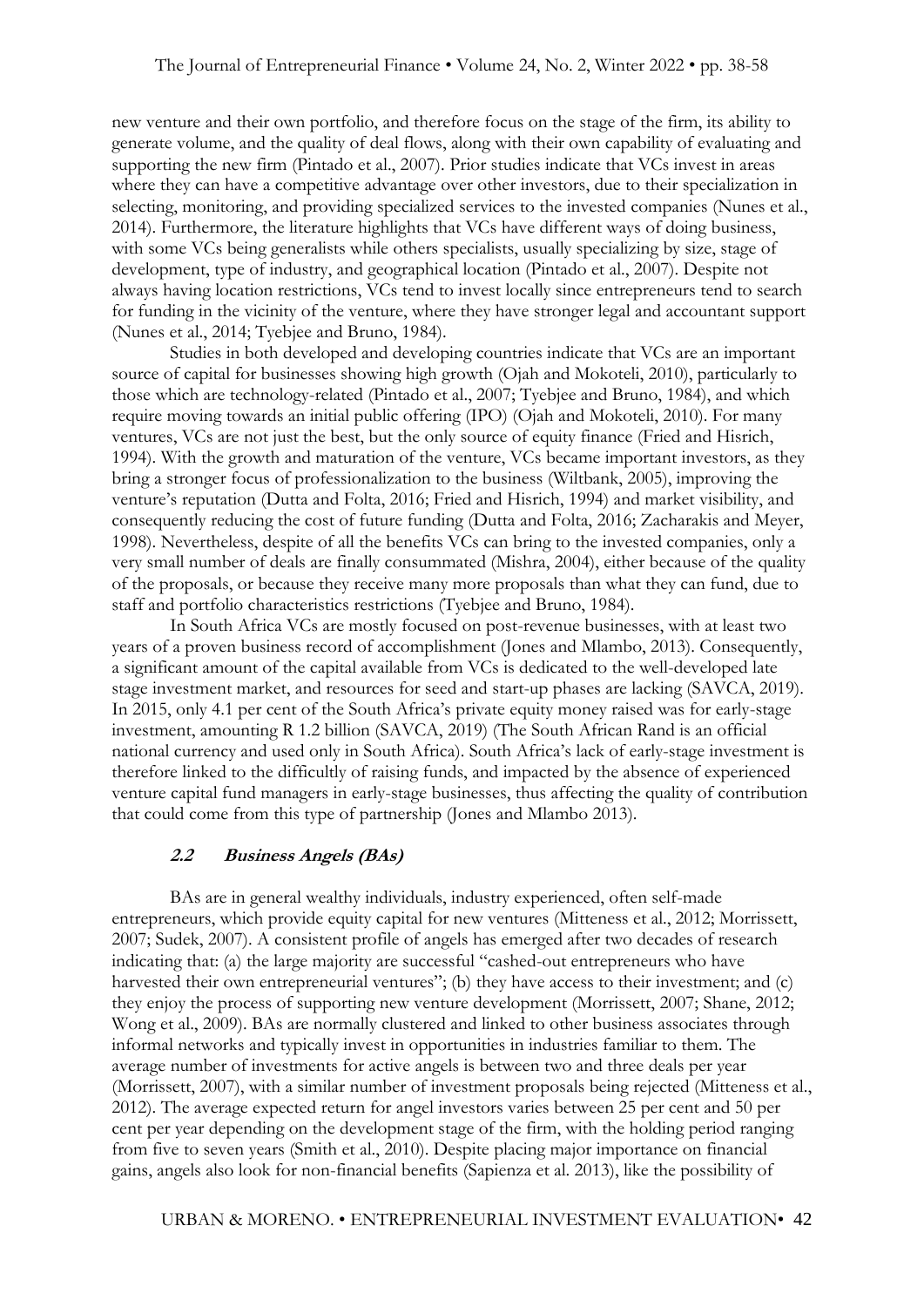helping others, the investment in socially-responsible firms, and supporting job creation and ventures created by minority or female entrepreneurs (Porter and Spriggs, 2013).

However, angel investors are not simply suppliers of funds, but are involved during the different stages of the venture creation process, going beyond the funding phase. Angels bring more than money to the business (Jeffery et al., 2016) since they have different backgrounds and industry experience, which are of great importance in assisting entrepreneurs (Mitteness et al., 2012). They support new ventures via securing future funding, helping with business concept development, professionalizing the business, structuring the management team, and using their network to support sales and distribution (Wong et al., 2009). The direct involvement of BAs in the venture is one of the most notable characteristics of this group (Morrissett, 2007). BAs search for active participation in the creation process and want to have influence on the development of the firm (Landström, 1998). They are strong supporters of the, hands-on, often having managerial involvement, either full- or part-time, with significant contribution via skills and contacts. Experience, mentoring, and contacts brought by BAs to the firms, also improves the viability of the business, with strong impact in the early stage of venture development (Wiltbank, 2005).

At the venture screening stage, BAs focus primarily on the entrepreneur (Mitteness et al., 2012; Smith et al., 2010), and only after positive evaluation will the BA further analyse the opportunity for fit with their personal interest and investment criteria (size of capital request, sector and ability to add value). Indeed, most investment opportunities are rejected by BAs at the initial screening stage (Jeffery et al., 2016), and only five per cent of investment opportunities evaluated by BAs proceed to negotiation phase (Smith et al., 2010). Research notes that at screening stage, when BAs look for a quick decision, descriptions of the positive aspects of the opportunity are rather less important than the quality of the entrepreneur and the confidence in the referral mechanism (Morrissett, 2007). Thus the screening phase intends to eliminate those cases with clear flaws and save time for further evaluation of opportunities that show good potential (Sapienza et al., 2013). South Africa has little tradition in BAs investment, despite being a key funding option (SAVCA, 2019). In 2015, South African angel investors were responsible for one third of the total number of deals, however represented only five per cent of the total value of deals (R 42.55 million) (SAVCA, 2019).

#### **2.3 Differences and similarities between VCs and BAs**

Tyebjee and Bruno (1984) identified 23 investment evaluation criteria in their pioneering work, which they divide into five categories: "(1) Market attractiveness, including market size, growth potential, and access to customers; (2) Product, including uniqueness of the product, existence of a patent, technology edge, and the potential profit margin; (3) Quality of management team (and entrepreneur), including skills in marketing, management and finance, and references of the entrepreneur and the management team; (4) Environmental threat resistance, including technological life cycle, barriers to competitive entry, and down-side risk protection; and (5) Cash-out potential, including potential to capital gains by merger, acquisition, or IPO".

Following the seminal work of Tyebjee and Bruno (1984), several other studies (e.g., Fried and Hisrich, 1994; Macmillan et al., 1985; Mason and Stark, 2004; Mishra, 2004; Sudek, 2007; Zacharakis and Meyer, 1998; Zinecker and Bolf, 2015), have further identified similar categories of investment evaluation criteria. Table 1 provides an overview of selected studies comparing investment evaluation criteria made by VCs and BAs. Some research highlights in relation to Table 1 show that BAs, unlike VCs, investment in early-stage ventures relies heavily on the owner attributes, such as the capacity to run the business and thus BAs first assess the owner, not the business plan (Morrissett, 2007). This finding is reinforced by the fact that BAs often invest in firms within industries with which they are familiar (Smith et al., 2010), and place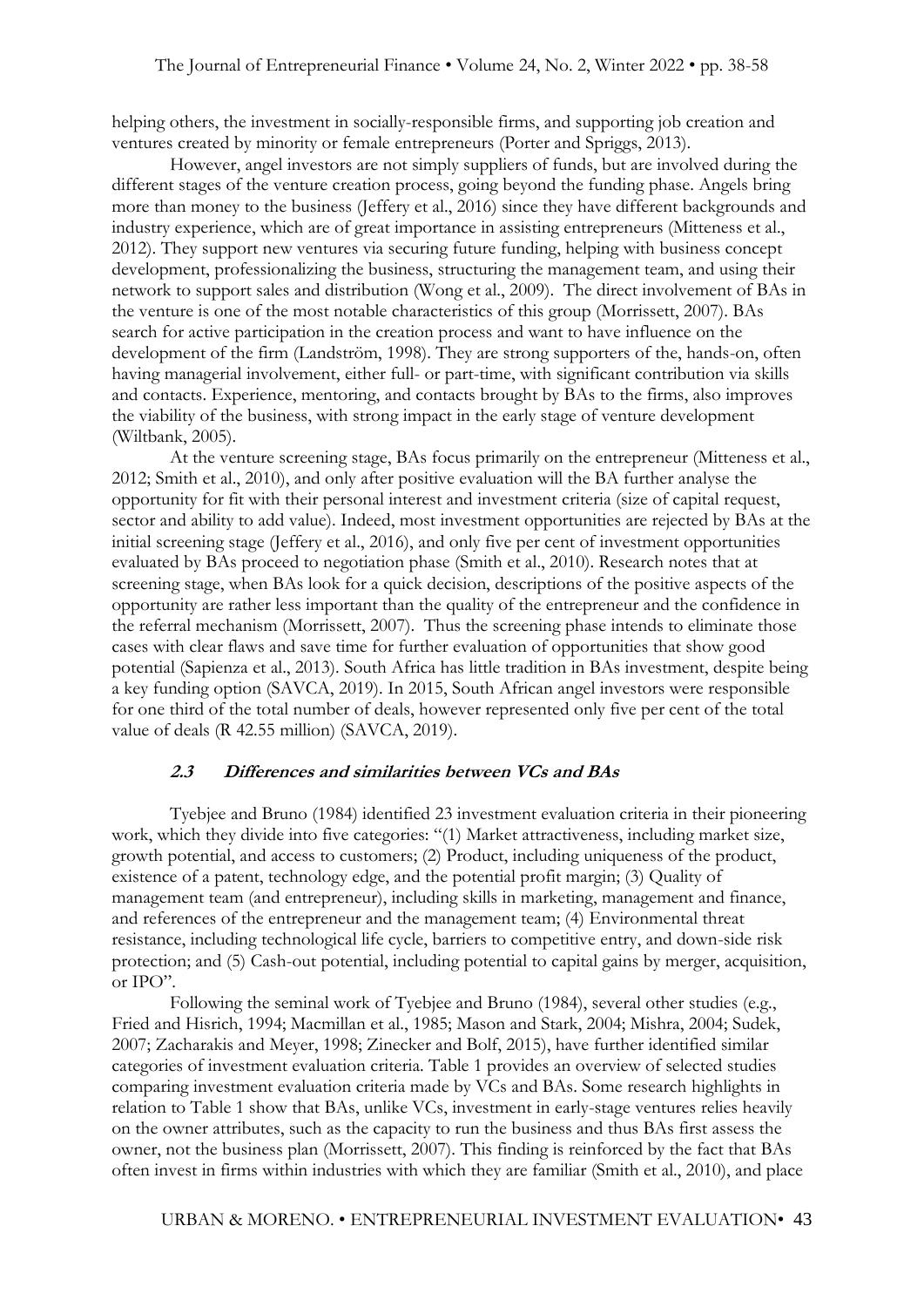different importance on investment criteria, based on their distinct industry background, with the strength of the entrepreneur diminishing in importance as they advance in the evaluation process (Mitteness et al., 2012).

In terms of funds invested, firms funded solely by BAs tend to receive half of the investment provided by VCs, when considering similar stages of venture development. While BAs may co-invest VCs, this is often less than a quarter of all investments. VCs usually complement BAs investments in later stages (Sudek, 2007) with BAs filling the gap where small firms cannot fulfil VCs criteria in terms of size and growth (van Osnabrugge, 2000). Funding rounds exclusively funded by BAs tend to attract other BAs for follow-on investments, contrary to investments that receive VCs capital in later rounds (Wong et al., 2009).

VCs and BAs also have different approaches when evaluating a business proposal, with VCs placing more importance on market and finance aspects, and BAs on the entrepreneur and 'investor fit' considerations (Mason and Stark, 2004). BAs invest in firms that present higher risks (from greater uncertainties) than VCs do, expecting greater rewards (Feeney et al., 1999). BAs, unlike VCs that require a specific return, have different reasons for investing, such as job creation, development of high technologies for social needs, or satisfaction in assisting others, and therefore may accept lower returns (Sapienza et al., 2013).

Bearing in mind that BAs, VCs and early-stage entrepreneurs may rank the importance of such criteria differently due to reasons already mentioned, it is plausible that the selection of variables is imperfect and that these variables work in combination rather than as single predictors of investment evaluation decisions. Nonetheless hypothesis are devised which are limited to a number of investment evaluation criteria as gleaned from the literature review.

## *H1: There are significant differences in terms of how VCs versus BAs versus entrepreneurs perceive investment evaluation criteria*

#### *H2: The rank of importance of the various investment evaluation criteria differs for VCs versus BAs versus entrepreneurs*

Converse to VCs, BAs place greater importance to their fit with the entrepreneur, since they are highly involved with the daily activities and often participate in managerial roles (Mason and Stark, 2004). BAs get more involved with the ventures they invest in, than do the VCs (Sudek, 2007), and BAs understand their involvement is important for the ventures development and success, while VC fund managers consider hands-on involvement more as a cost (Mason and Stark, 2004). VCs appear to be more efficient than BAs in the screening of the venture, and carry out a deeper due diligence than BAs, conducting more sector analyses, meeting more often with founder(s) prior to investment, demanding better quality business plans, consulting more people, and consequently taking longer to invest (van Osnabrugge, 2000). As VCs act on behalf of fund providers, they must show professionalism, via competence on the screening, due diligence, and contract formulation, which therefore leads to ex-ante control. Conversely, BAs invest their own money and have no pressure to present professional behaviour, giving preference for later involvement (Van Osnabrugge, 2000). BAs do not have the same degree of control rights as VCs, who use their board representation as a control mechanism much more commonly than BAs, who make use of more active monitoring post-investment (Feeney et al., 1999; Porter and Spriggs, 2013).

#### **3. Data**

The study population was based on VCs, BAs and early-stage entrepreneurs in South Africa. The sampling selection criterion for VCs and BCs was specified as early-stage venture investments focused on South African entrepreneurs. "Early-stage entrepreneurs were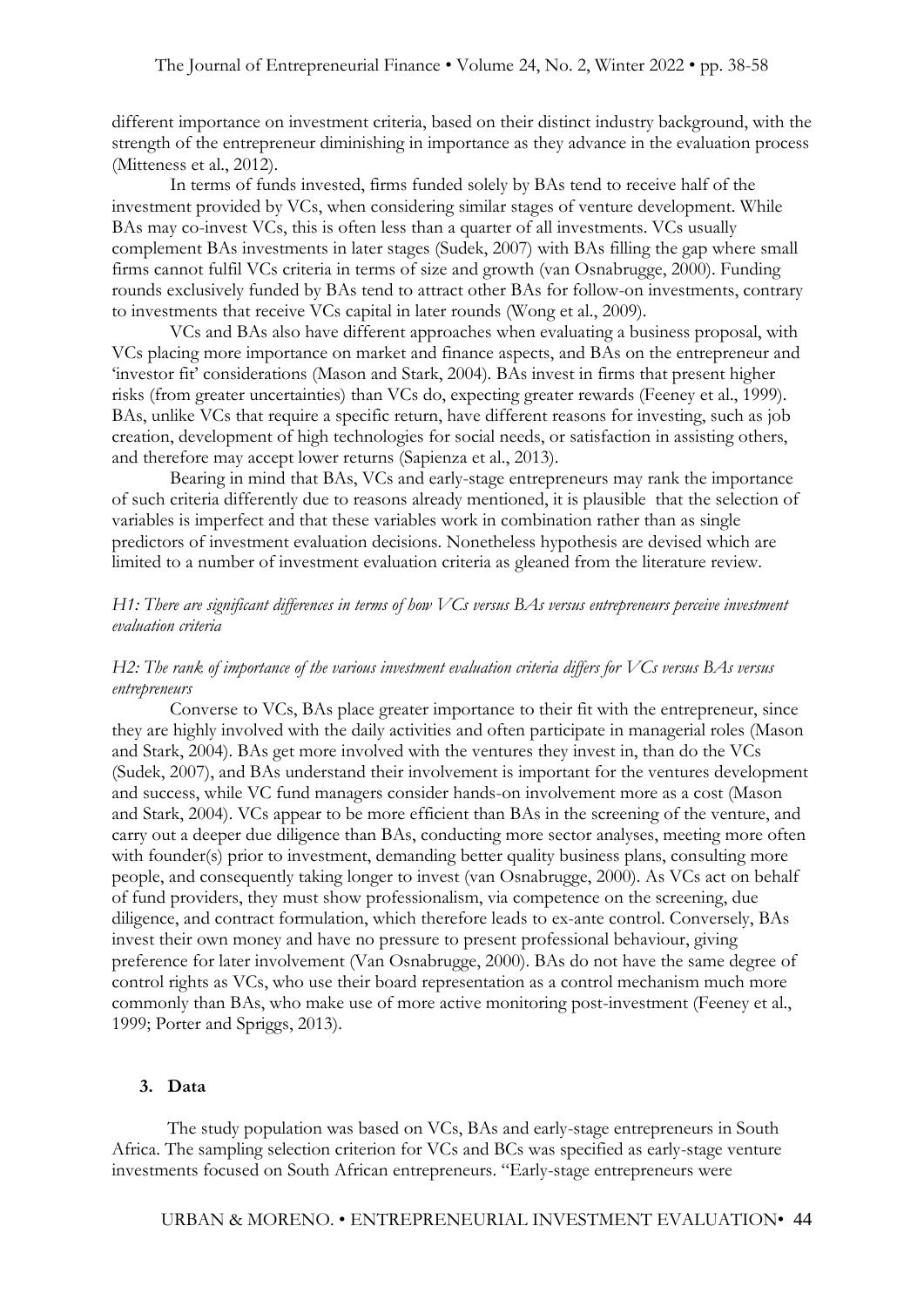operationalized in line with the series of Global Entrepreneurship Monitor (GEM) reports, as the total early-stage entrepreneurial Activity (TEA), or the proportion of the working-age adult population actively engaged in starting or running a new business" (Bosma et al., 2020, p. 26). Correspondingly, in recognizing that a typical life cycle for a successful new venture includes: (a) seed stage; (b) start-up stage; (c) growth phase; and (d) a successful exit through initial public offering (IPO) or acquisition (Wiltbank 2005), the focus of this study was on early-stage financing which is used to structure the business, and includes hiring people, renting a facility, structuring the production system, providing working capital, and dealing with the commercialization of intellectual property (IP), among other purposes.

#### **3.1 Sampling and data collection**

Sampling frames were based on membership listings of the Southern African Venture Capital and Private Equity Association (SAVCA), South African Business Angels Association (SABAN), African Business Angels Association (ABAN), Jozi Angels, Angel Hub Ventures, Venture Capital for Africa (VC4A), and the Wits Centre for Entrepreneurship (CFE). Invitations to connect via LinkedIn were sent, and once connected a snowball effect took place via the default mechanism of the social media tool, followed by further connection invitations. Based on convenience and snowball sampling techniques, 149 comprehensive responses were obtained which served as the final sample. Anticipating sub-group analyses, as per the study hypothesis "a quota control on the three groups was necessary in order to ensure that a minimum sample size of 20-50 was achieved for each of these subgroups" (Cooper and Schindler, 2014). The final sample was relatively balanced in terms of respondents where there were 53 BAs, 52 VCs, and 44 early-stage entrepreneurs.

#### **3.2 The research instrument**

Instruments identified in the literature were scrutinized to determine their relevance to the study (see Table 1). Table 1 shows all of investment decision-making criteria scrutinized and sources from which these were derived as well as the corresponding items for each of these criteria (e.g., Financial criteria consists of four items in terms of: time to break-even, time to payback, expected rate of return, and ability to cash out). The instrument used to collect data consisted of 40 questions structured into seven sections representing the different investment evaluation criteria as per Table 1. All of the questions and measured on a "five-point scale in which 1 represented strongly disagree and 5 represented strongly agree."

In the questionnaire preparation, no sensitive questions were asked, such as financial information or the identity of the participant. Moreover, the order effect of the investment criteria was limited by randomly distributing the questions within the category, and not in order of importance (Cooper and Schindler, 2014). The initial part of the instrument presented three sampling selection items that were related to the classification of the respondent, the verification of investing in early-stage ventures and their involvement in South Africa. An ethics letter accompanied the survey request and provided assurance of the anonymity and confidentiality aspects of the study.

#### **4. Estimation methodology**

Data analysis was run with the use of the statistical program, SAS version 14, followed by a descriptive statistical analysis. The study constructs were subjected to validity and reliability testing. Analysis of variance (ANOVA) tested the differences between the constructs' mean scores indicating any significant differences of importance given to each of the constructs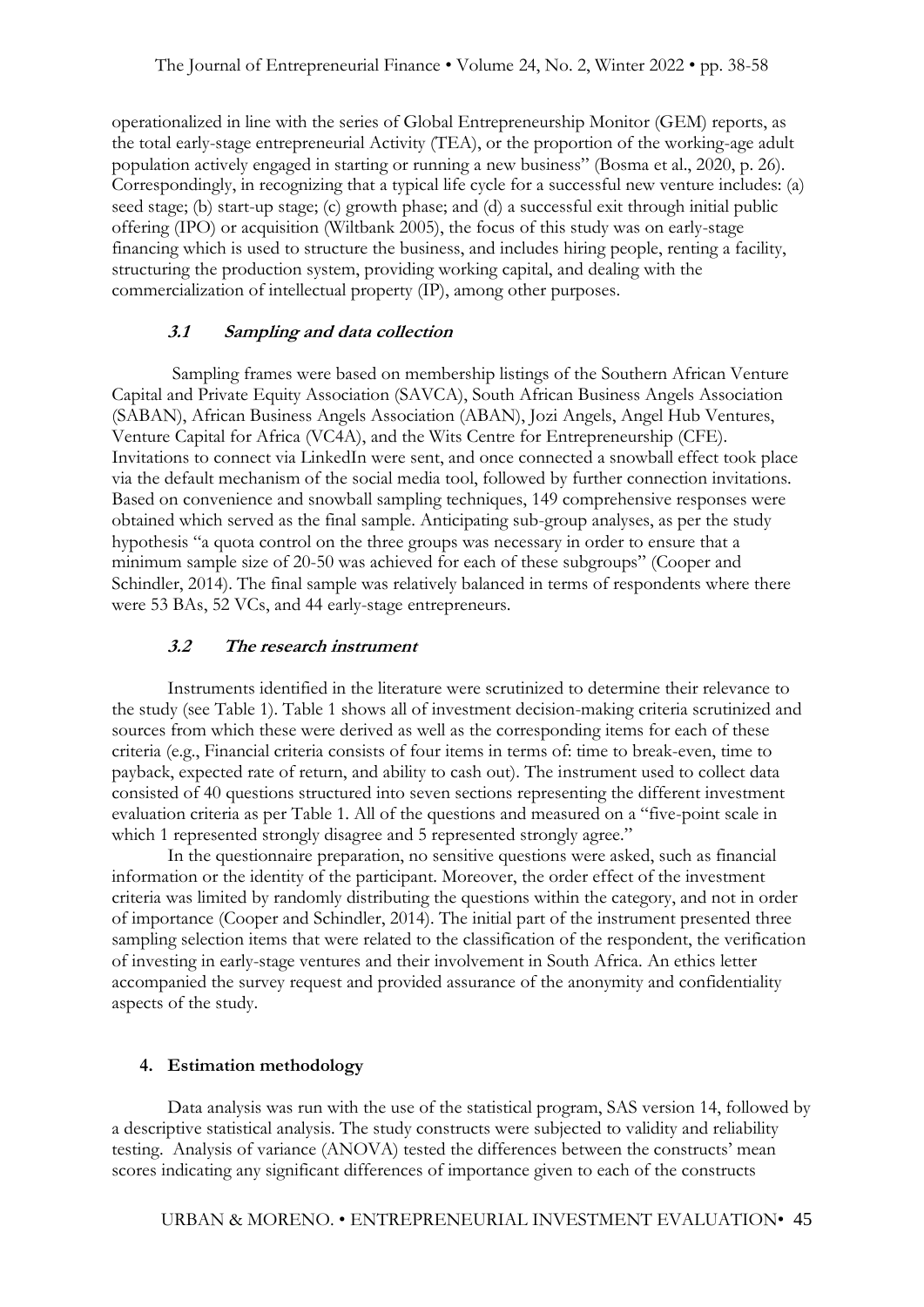between the three categories of respondents in terms of BAs, VCs and entrepreneurs. Lastly, a rank of importance for each of the investment evaluation criteria was obtained via comparison of mean values within and between categories of respondents.

In terms of validity testing exploratory factor analysis (EFA) was used to ascertain the validity of the study constructs. A "Kaiser-Meyer-Olkin (KMO)" value of 0.691 (Approx. Chi-Square 1471.664;  $p = .000$ ) was obtained for the overall sample. The KMO is higher than the minimum and desired value of 0.6, and the Bartlett's test of sphericity was significant which implies that items correlated highly enough, therefore, the data could be used to run a factor analysis (Cooper and Schindler, 2014). "Principal Axis Factoring with the Promax with Kaiser Normalization Rotation Method" was used to extract the factors, where factor loadings above the cut-off point of 0.40 were retained (Cooper and Schindler, 2014). After several attempts at factor analysis, 12 factors with eigenvalues greater than one were obtained. The loadings on two of the factors were weak and although the 12 factors exhibited eigenvalues greater than or near one, only a six-factor solution showed factor loadings with at least three items per factor. The scree plot (not shown) confirmed the generated factors which suggested that only the first six were meaningful and thus, only the first six factors were retained for rotation. Even though some of items showed modest factor loadings, the content and wording were considered strongly applicable towards measuring investment criteria and slight changes in construct names were made due to an assumed better fit. Combined, these six factors accounted for 55 per cent of the total variance.

To assess the reliability of the different constructs Cronbach's alpha was calculated (Cooper and Schindler, 2014). The six adjusted factors were named as follows and showed the following Cronbach's alpha values: (1) Business readiness  $= 0.845$ ; (2) Management team preparedness =  $0.836$ ; (3) Product-market prospects =  $0.719$ ; (4) Management team attributes = 0.766; (5) Fund-specific criteria  $= 0.724$ ; and (6) Deal attributes  $= 0.701$ . Since all the constructs had a Cronbach's alpha value greater than 0.7 this implies that items within the constructs can be added together to compute a composite score for each factor. The composite scores per factor were computed by calculating the average of the items within a factor.

#### **5. Results**

Table 2 shows the descriptive statistics across all three sampling groups for all the factors and indicates that all means were higher than the Likert scale midpoint of '3' with most values varying between '3.5 and 4.5', with a concentration of results above '3.9'. Most of the standard deviation values obtained ranged between '0.5 and 0.7', indicating that variable's distributions were not highly skewed.

#### **5.1 Analysis of variance (ANOVA)**

ANOVA summary results are shown in Table 3, where F-tests were used as part of the ANOVA procedure to identify differences in factors per group (hypothesis 1) and were recorded as p-values. For the factor 'business readiness' according to Table 3, the p-value was smaller than 0.05 (F Ratio = 5.72; Prob > F = 0.0047), indicating a statistically significant difference between this factor in terms of the different categories of respondents set at a 95 per cent level of confidence. Multiple comparisons were done using the Tukey-Kramer HSD tests (not shown due to space limitations), indicating pairs with a positive value that are significantly different, and which indicated the existence of statistically significant differences between entrepreneurs and the investors. Therefore, it was possible to conclude that for 'business readiness', the difference of mean values between entrepreneurs and both categories of investors was statistically significant; however, BAs and VCs did not differ significantly from each other.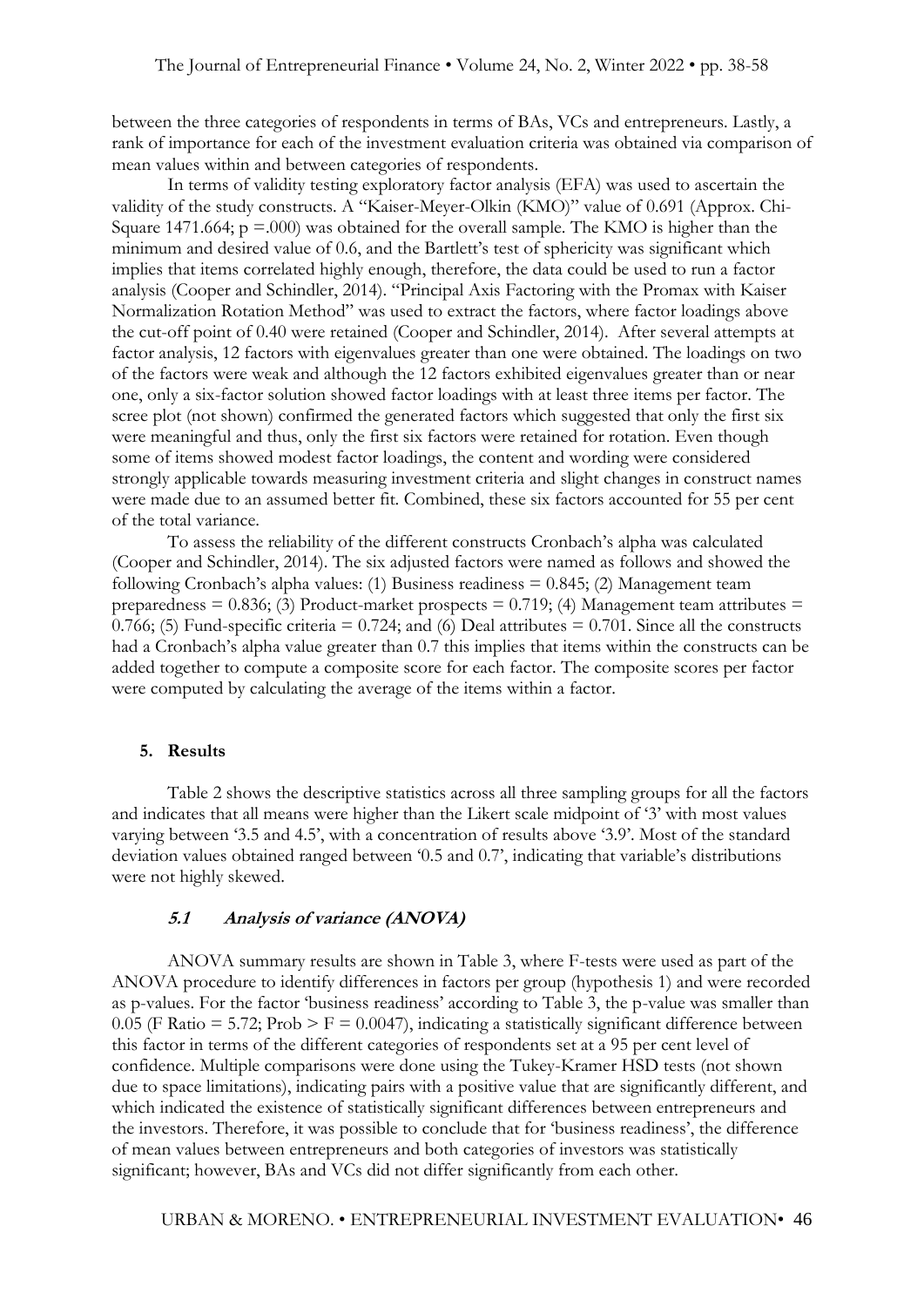For the factor 'management team preparedness' according to Table 3, the p-value was greater than 0.05 (F Ratio = 2.41; Prob >  $F = 0.0957$ ), indicating no statistically significant difference between this factor in terms of the different categories of respondents set at a 95 per cent level of confidence. Therefore, it was possible to conclude that for 'management team preparedness', the difference of mean values between all categories did not differ significantly from each other. For the factor 'product-market prospects' according to Table 3, the p-value was greater than 0.05 (F Ratio = 2.85; Prob > F = 0.9452), indicating no statistically significant difference between this factor in terms of the different categories of respondents set at a 95 per cent level of confidence. For the factor 'management team attributes' according to Table 3, the p-value was greater than 0.05 (F Ratio = 1.38; Prob  $>$  F = 0.2584), indicating no statistically significant difference between this factor in terms of the different categories of respondents set at a 95 per cent level of confidence. For the factor 'fund-specific criteria' according to Table 3, the p-value was greater than 0.05 (F Ratio = 0.84; Prob > F = 0.4340), indicating no statistically significant difference between this factor in terms of the different categories of respondents set at a 95 per cent level of confidence. For the factor 'deal attributes' according to Table 3, the pvalue was greater than 0.05 (F Ratio = 2.87; Prob > F = 0.5989), indicating no statistically significant difference between this factor in terms of the different categories of respondents set at a 95 per cent level of confidence.

In conclusion, only one of the six factors, namely, 'business readinesses' showed a statistically significant difference ( $p \leq 0.05$ ) between groups.

## **5.2 Rank Importance of Evaluation Criteria**

To determine the rank of importance of the different criteria comprising the underlying constructs affecting BAs and VCs and entrepreneurs investment decisions (hypothesis 2), a simple exercise of ranking was performed, based simply on their averages. As observed in Table 4 both the 'management team attributes' and 'management team preparedness' constructs were perceived of primary importance to both BAs and VCs investors. Similarly, 'product-market prospects' was ranked 3rd, while 'business readiness' was 6th by both BAs and VCs. For the entrepreneur group 'team preparedness' and 'team attributes' were ranked 1ST and 2nd respectively, while 'fund-specific' criteria was ranked 6th.

#### **5.3 Hypothesis 1**

For hypothesis 1, significant differences in terms of how VCs versus BAs versus entrepreneurs perceive investment evaluation criteria were noted only for the 'business readiness' factor where differences were found between entrepreneurs and both categories of investors, while differences between BAs and VCs were not detected. These findings reflect some early work, where Shane and Cable (2002) highlight that investors place great importance on the entrepreneur and its ability to run and grow the business, as well as the overall quality of the business plan which is good indicator of 'business readiness'. From the results, it seems both VCs and BAs perceive the evaluation of whether the business is ready for funding as important in order to assess the risk/return relation of the potential deal. Thus, investors gather information available in the venture and from external sources, which is then compared with the information described in the business plan (Drover et al., 2014).

In terms of 'management team preparedness and management team attributes' VCs, BAs and entrepreneurs did not seem to differ significantly from each other on these two factors either. Research confirms that 'management team preparedness and attributes' are pivotal at the early stage of the venture, as investors often tend to place more emphasis on the entrepreneur and the management team than on the business itself. According to Mishra (2004), the quality of the management team is critical to venture success in terms of the experience each member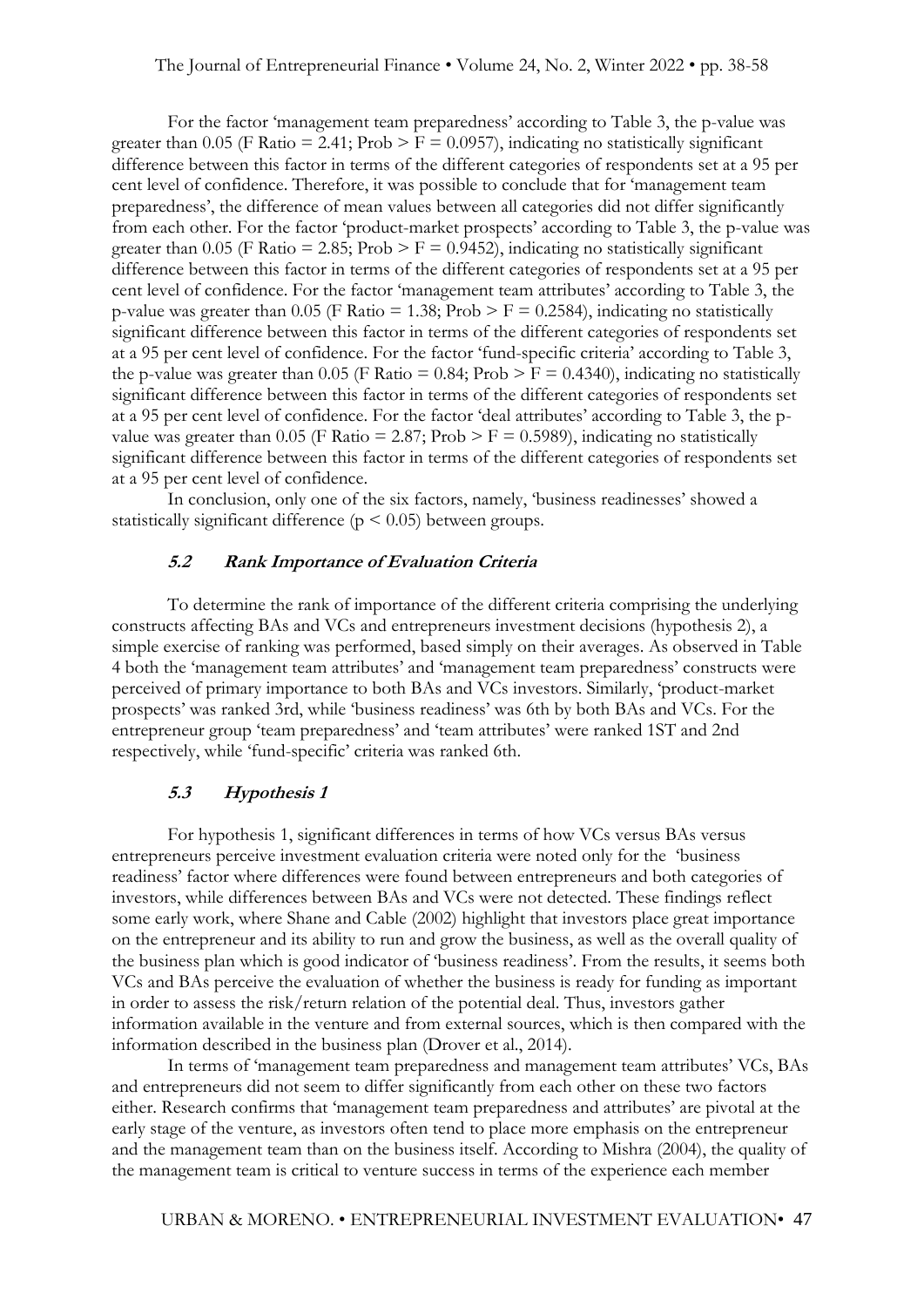brings to the different areas in the business. Moreover, VCs and BAs place great importance on the complementary nature of the skills to form a balanced team that enhances the capability of the team to realize the growth potential of the venture (Mason and Stark, 2004). Furthermore, VCs place great importance on the entrepreneurs' personality traits like honesty and most importantly integrity (Drover et al., 2014), which is used to eliminate undesirable ventures during the evaluation process. The building of trustable relationships between the entrepreneur and BAs appears to be essential for successful capital investment, with angels also looking for people with strong work ethic and honesty (Mason and Stark, 2004). The perceived trustworthiness of the entrepreneur significantly influences the investment decision, in which investor's willingness to invest is more sensitive to mixed signals of character than of competence (Sapienza et al., 2013). Similarly, Pintado et al. (2007), in examining the Spanish venture capital market, and Jones and Mlambo (2013) in the South African context, also find that a very important investment criterion relates to the management team's personality, background and experience.

For 'product-market prospects' no statistically significant difference between this factor in terms of the different categories of respondents were detected. This result may be interpreted in the context of theory which indicates that expectations about how attractive the market is, and the uniqueness of the product and technology offering and its patentability (Mishra, 2004) are important for both VCs and BAs. Prior studies show that VCs usually determine the potential size of the market and its long-term growth prospects during the due diligence phase (Zacharakis and Meyer, 1998). The market is also a key element for BAs during the screening phase when they are trying to identify the potential value of commercialization of the proposed venture (Mitteness, 2012).

For 'fund-specific criteria' no statistically significant difference were found between the respondents. This finding may be attributable to the broad set of variables encompassing 'fundspecific criteria', which includes the business location, understanding of industry and technology issues, and the ability to cash out. In the initial screening phase, fit with fund-specific criteria is vital for investment decisions, and entrepreneurs seeking venture capital funding should comprehensively understand the funding criteria requirements of VCs and BAs. Research shows that VCs tend to run a rapid evaluation of the fund-specific criteria during the screening phase, assessing the various factors already mentioned, and should proposals fail on one of these criteria, VCs typically reject them. Indeed few contrasts between BAs and VCs are observed in the literature in terms of 'fund-specific criteria' (Nunes et al., 2014).

Lastly, for the factor 'deal attributes' no statistically significant difference were detected between study respondents. Prior studies confirm that 'deal attributes' are normally assessed during the initial phase of the evaluation process, when the match between the opportunity and the fund constraints, and the business and product fit with the investor's portfolio are verified. Therefore, during the deal-screening phase, when VCs make their first quick evaluation of the proposal, these criteria indicate whether investors go a further step in the assessment of the opportunity. The same was observed with BAs, when in the screening stage they verify whether the deal fits their personal investment criteria, which also relates to the size of the capital requested and the industry sector of the venture (Smith et al., 2010).

## **5.4 Hypothesis 2**

In terms of hypothesis 2, the rank of importance of the various investment evaluation criteria did not differ for VCs versus BAs, only for entrepreneurs was a ranking difference observed where 'team preparedness' and 'team attributes' were ranked 1st and 2nd respectively, while 'fund-specific' criteria was ranked last. In summary, BAs and VCs have similar patterns in relation to the ranking importance placed on criteria relating to management team, market aspects and product characteristics. It seems BAs and VCs in South Africa place great importance on the management team, which may be because of uncertainties which are typically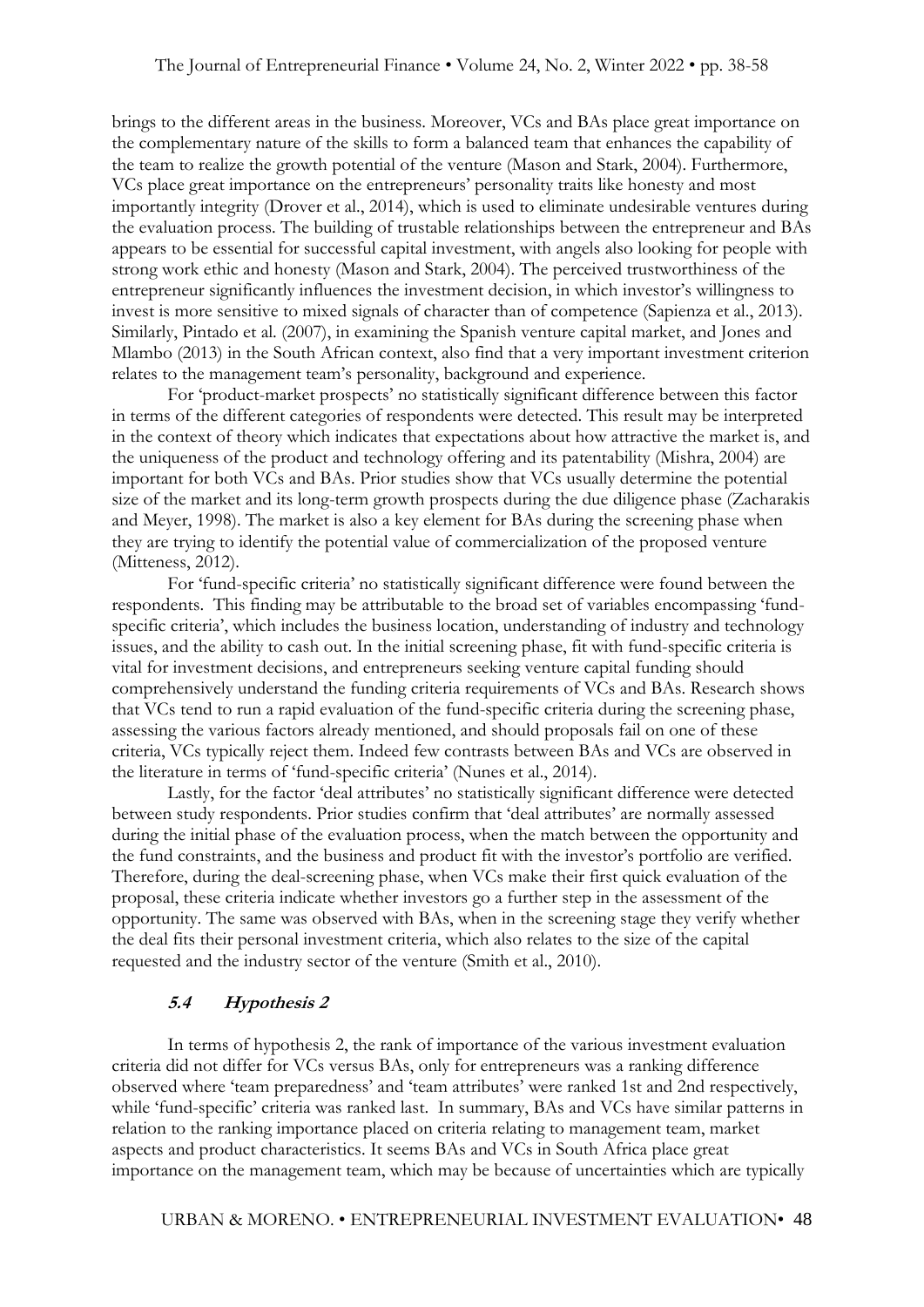associated with early-stage ventures as the success of the venture depends highly on the characteristics of the individuals and less on the other elements of the product, market, and financial expectations (Urban and Ratsimanetrimanana, 2019).

#### **6. Conclusions**

Recognising the need to comprehend the distinctive character of investment decisionmaking criteria, this was an opportunity to contribute to the literature by determining which investment evaluation criteria are ranked as important by VCs, BAs and early-stage entrepreneurs.

While large discrepancies between entrepreneurs versus BAs and VCs rankings of the investment criteria were expected, these were not detected in this study. Despite entrepreneurs ranking three of the six constructs slightly differently to BAs and VCs, no major differences were observed as to affect the overall understanding of the importance given to the distinct constructs that influence investment decisions.

Several recommendations can be made based on the study findings. Firstly, understanding investment evaluation criteria is important for investors, as well as for entrepreneurs who are seeking venture capital. For entrepreneurs, a more granular understanding of the importance and ranking of the decision-making investment criteria can help improve their knowledge of the evaluation process. Furthermore, if VCs and BAs have greater knowledge of each other's elements which may influence their investment decisions, specific frameworks can be developed to support these decisions. Such a structured approach, based on the evaluation criteria discussed in this study could supplement their 'gut feeling' which investors sometimes tend to sometimes rely on. Secondly, investors could provide clear guidance to entrepreneurs to ensure high quality proposals, and to aid in the elimination of flaws in their proposals, which would facilitate and optimize expectations during the business introduction. Thirdly, investors must be clear about their areas of investment and other key criteria in order to facilitate the search for entrepreneurs and avoid undesired investment requests, particularly as we move towards greater agility of decision flows connected to the use of mobile ICT and digitization in general (Venter and Urban, 2015). Such communication could be done in collaboration with start-up hubs, universities, and any other entrepreneurial environments that nurture the launch and growth of new ventures. Lastly, entrepreneurs must understand the evaluation process, be adequately prepared for each phase, and cognizant of what investors seek and the respective importance given to each criterion.

The article suffers from some limitations that include the sampling technique used and the size of the sample. Difficulties in ascertaining the population of BAs, VCs and entrepreneurs meant that random sampling was not plausible and subsequently representativeness was compromised. It remains important to mention that the study obtained its main sampling connections via investors' associations. Moreover, according to Zacharakis and Meyer (1998), post hoc studies rely on investors' introspection as to what they believe as the most important decision factors, which might be biased in terms of post-hoc rationalization as well as recollection mistakes. Furthermore questionnaire-driven studies on decision-making do not differentiate between the venture stages in the decision-making process, and therefore makes the findings difficult to generalize across the entrepreneurial process. Future research could focus on other intervening variables not accounted for in this article such as specific situational factors in an emerging country context which may influence investment decisions. Lastly, judging from a noticeable change towards rethinking business investments in terms of a 'social business' perspective, the traditional economic view where high financial returns must be reconciled with social, environmental, and ethical impacts, will require further research.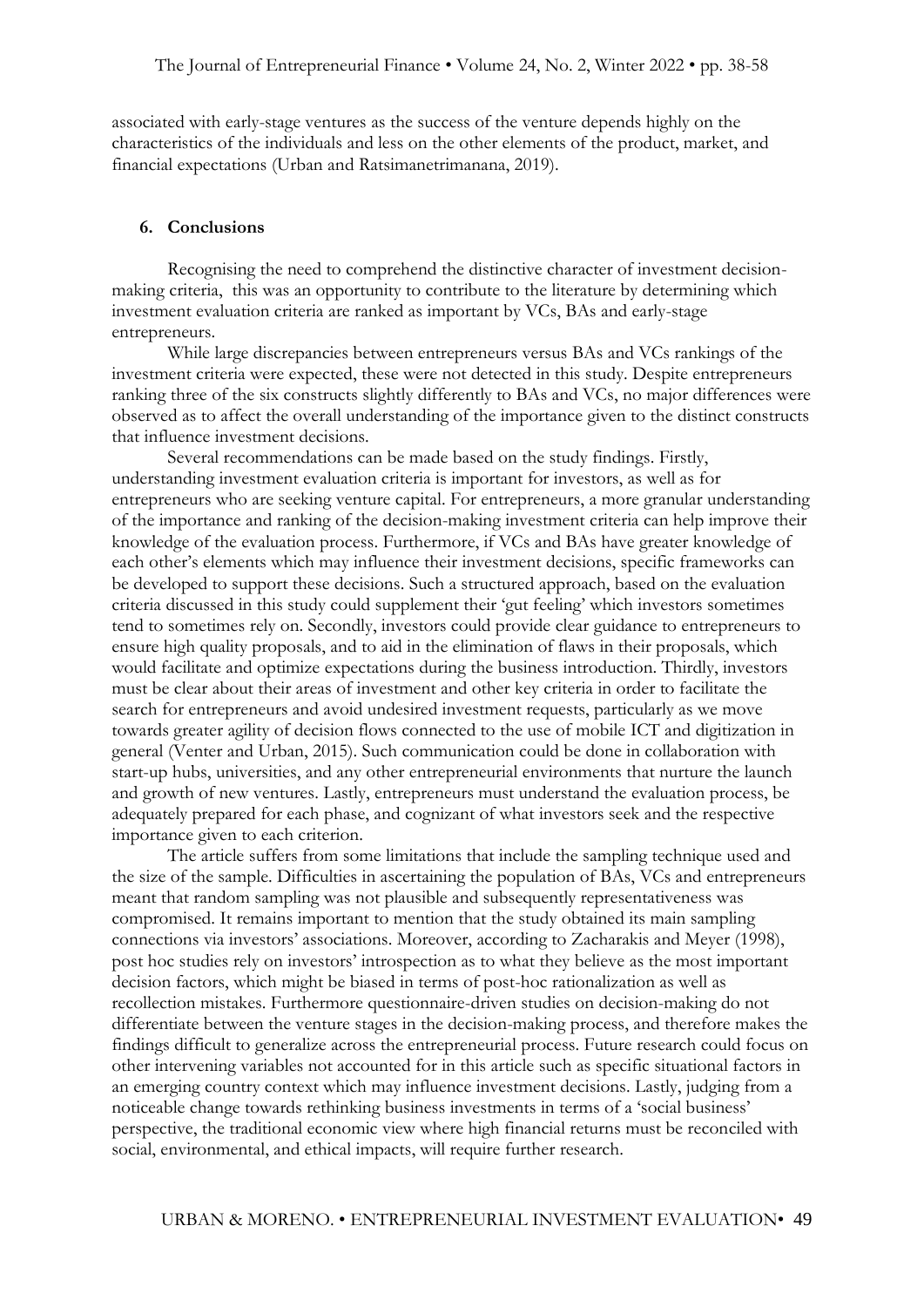#### **References**

- Acs, Z., Astebro, T., Audretsch, D., & Robinson, D.T. (2016). Public policy to promote entrepreneurship: A call to arms. *Small Business Economics, 47*(1), 35–51.
- Anton, S. G., & Bostan, I. (2017). The role of access to finance in explaining cross-national variation in entrepreneurial activity: a panel data approach. *Sustainability, 9*(1), 1–16.
- Bingham, C. B., & Eisenhardt, K. M. (2008). Position, leverage and opportunity: a typology of strategic logics linking resources with competitive advantage. *Managerial and Decision Economics, 29*(1), 241–256.
- Bosma, N., Hill, S., Ionescu-Somers, A., Kelley, D., Levie, J., & Tarnawa, A. (2020). *Global Entrepreneurship Monitor 2019/2020 Global Report.* Global Entrepreneurship Research Association, London Business School.
- Brown, R. Rocha, A., & Cowling, M. (2020). Financing entrepreneurship in times of crisis: Exploring the impact of COVID-19 on the market for entrepreneurial finance in the United Kingdom. *International Small Business Journal: Researching Entrepreneurship, 38*(5), 380– 390.
- Bygrave, W. (1988). The structure of the investment networks of venture capital firm. *Journal of Business Venturing, 3*(2), 137–157.
- Carpentier, C., & Suret, J. M. (2015). Angel group members' decision process and rejection criteria: A longitudinal analysis. *Journal of Business Venturing, 30*(6), 808–821.
- Cooper, D., & Schindler, P. (2014). *Business Research Methods* (12th ed.). New York: McGraw Hill/Irwin.
- Drover, W., Wood, M., & Payne, G. (2014). The effects of perceived control on venture capitalist investment decisions: a configurational perspective. *Entrepreneurship Theory and Practice, 38*(4), 833–861.
- Dutta, S. and Folta, T. (2016). A comparison of the effect of angels and venture capitalists on innovation and value creation. *Journal of Business Venturing, 31*(1), 39–54.
- Eisenhardt, K. M., & Zbaracki, M.J. (1992). Strategic decision making. *Strategic Management Journal, 13*(1), 17–37.
- Feeney, L., Haines Jr, G., & Ridding, A. (1999). Private investors' investment criteria: insights from qualitative data. *Venture Capital, 1*(2), 121–145.
- Fried, V., & Hisrich, R. (1994). Toward a model of venture capital investment decision making. *Business and Economics Management, 23*(3), 28–37.
- Gregoire, D. A., Shepherd, D., A., & Lambert, L. S. (2010). Measuring opportunity-recognition beliefs: illustrating and validating an experimental approach. *Organizational Research Methods, 13*(1), 114–145.
- Hall, J., & Hofer, C. W. (1993). Venture capitalists' decision criteria in new venture evaluation. *Journal of Business Venturing, 8*(1), 25-42.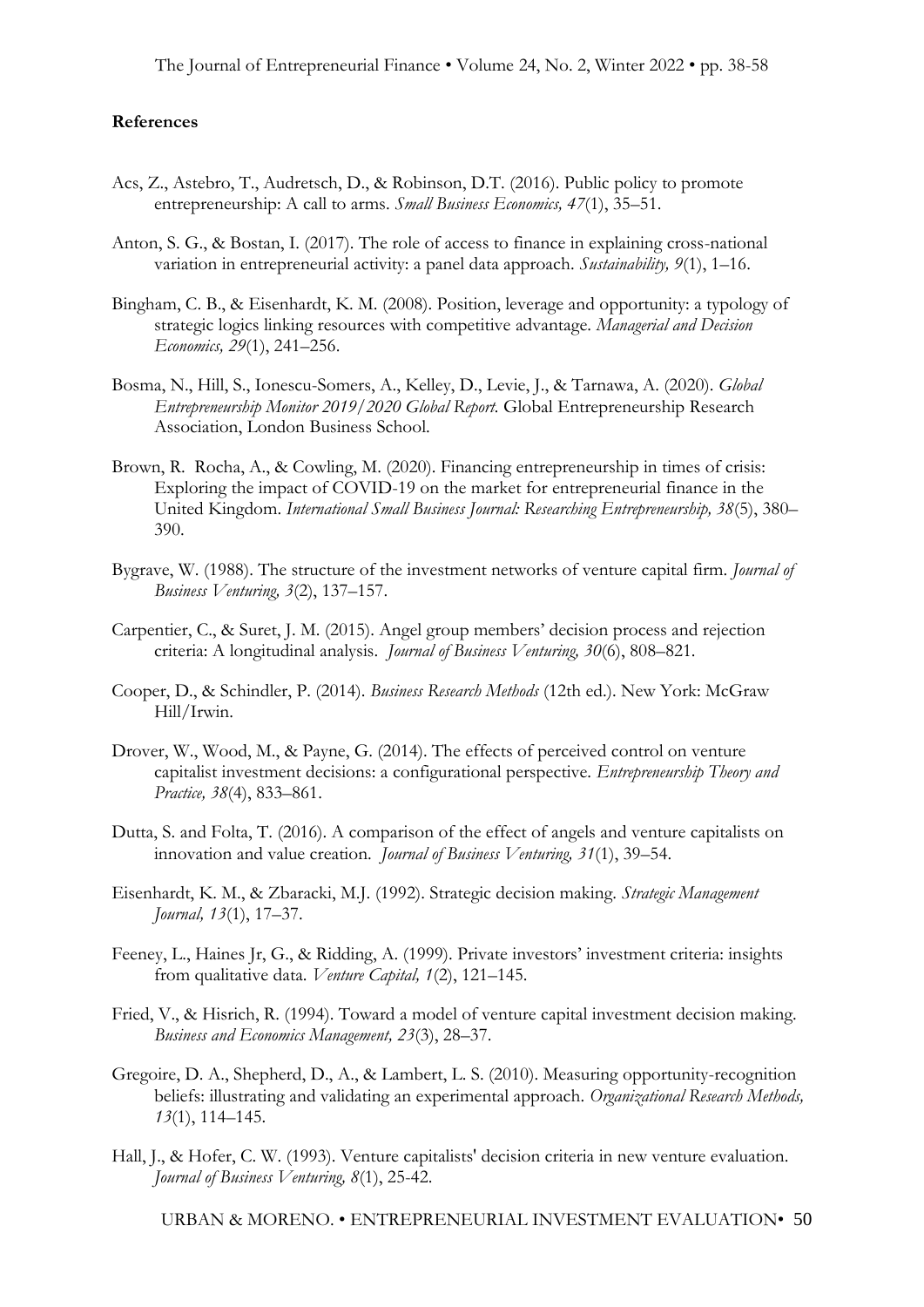The Journal of Entrepreneurial Finance • Volume 24, No. 2, Winter 2022 • pp. 38-58

- Hansen, J. D., Monllor, J., & Shrader, R. C. (2016). Identifying the elements of entrepreneurial opportunity constructs. Recognizing what scholars are really examining. *The International Journal of Entrepreneurship and Innovation, 17(*4), 240–255.
- Ismail, E. A., & Medhat, M. I. (2019). What determines venture capital investment decisions? Evidence from the emerging VC market in Egypt. *The Journal of Entrepreneurial Finance, 21*(2), 1-25.
- Jones, M., & Mlambo, C. (2013). Early-stage venture capital in South Africa: challenges and prospects. *South African Business Management, 44*(4), 1–12.
- Koba, T. (2021). Private equity and venture capital in sport: Who is receiving funding and what factors influence funding. *The Journal of Entrepreneurial Finance, 22*(2), 30-44.
- Kirzner, I. M. (1979). *Perception, Opportunity, and Profit.* Chicago: Beard Books.
- Knight, F. H. (1921). *Risk, Uncertainty and Profit.* Boston MA: Houghton Mifflin.
- Landström, H. (1998). Informal investors as entrepreneurs. *Technovation, 18*(5), 321–333.
- Macmillan, I., Siegel, R. and Narasimha, P. (1985). Criteria used by venture capitalists to evaluate new venture proposals. *Journal of Business Venturing, 1*(1), 119–128.
- Mason, C., Botelho, T., & Harrison, R. (2019).The changing nature of angel investing: Some research implications. *Venture Capital, 21*(2-3), 177–194.
- Mason, C., & Stark, M. (2004).What do investors look for in a business plan? A comparison of the investment criteria of bankers, venture capitalists and business angels. *International Small Business Journal, 22*(3), 227–248.
- Matshekga, M., & Urban, B. (2013). The importance of the human capital attributes when accessing financial resource. *Journal of Contemporary Management, 10*(15), 259–278.
- Mintzberg, H., Raisinghani, D., & Théorêt, A. (1976). The structure of 'unstructured' decision processes. *Administrative Science Quarterly, 21*(2), 246–275.
- Mishra, A. K. (2004). Indian venture capitalists (VCs) investment evaluation criteria. *Journal of Applied Finance, 10*(7), 71–93.
- Mitteness, C., Baucus, M., & Sudek, R. (2012). How stage of funding process and industry experience affect the evaluations of angel investors. *Venture Capital, 14*(4), 241–267.
- Morrissett, S. (2007). A profile of angel investors. *The Journal of Private Equity, 10*(3), 52–62.
- Muzyca, D., Birley, S., & Leleux, B. (1996). Trade-offs in the investment decisions of European venture capitalists. *Journal of Business Venturing, 11*(4), 273–287.
- Nunes, J., Felix, E., & Pires, C. (2014). Which criteria matter most in the evaluation of venture capital investments? *Journal of Small Business and Enterprise Development, 21*(3), 505–527.
- Ojah, K., & Mokoteli, T. (2010). Possible effective financing models for entrepreneurship in South Africa: guides from microfinance and venture capital finance. *The African Finance Journal, 12*(1), 1–26.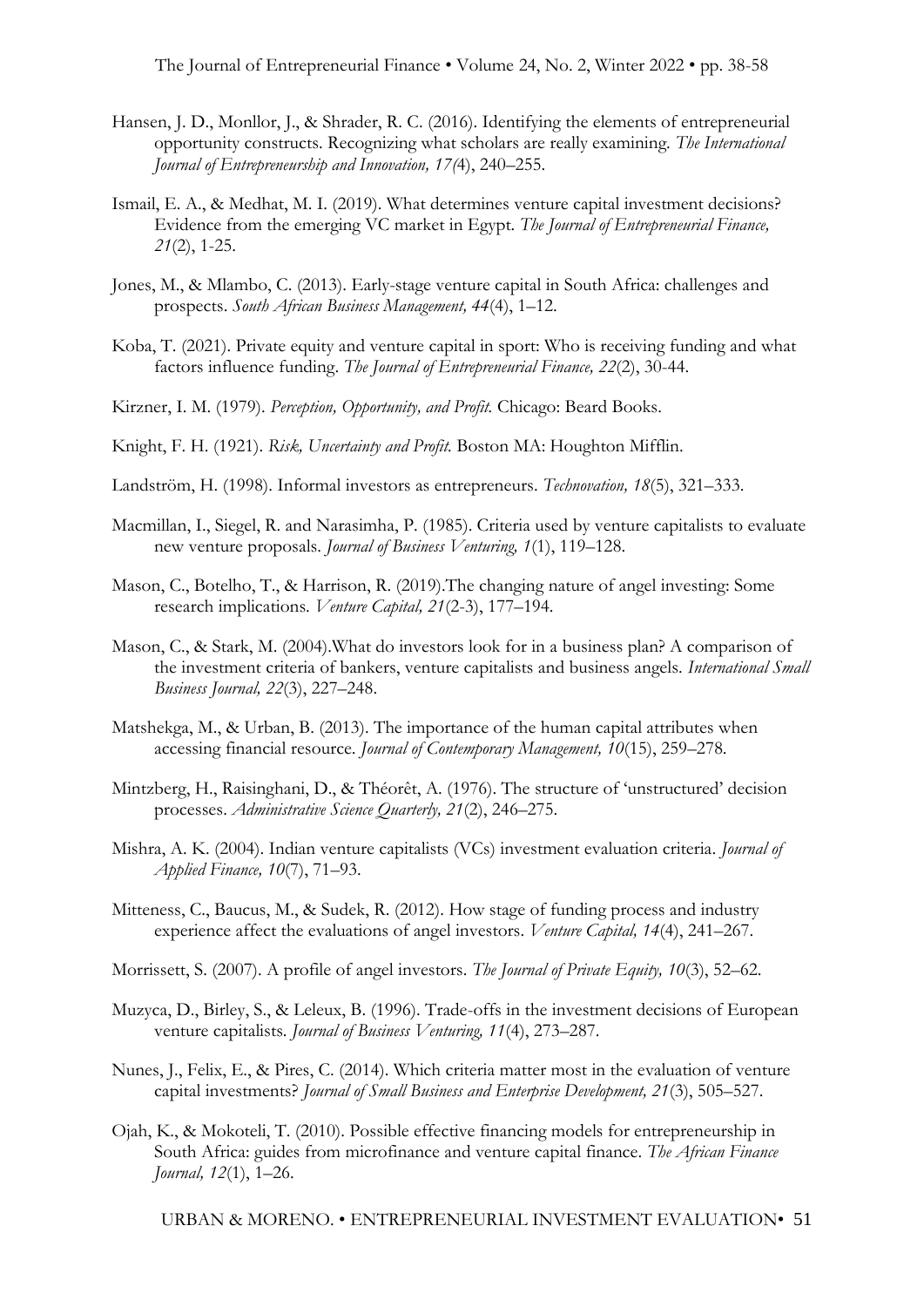The Journal of Entrepreneurial Finance • Volume 24, No. 2, Winter 2022 • pp. 38-58

- Onyeiwu, C., Muoneke, O. B., & Nkoyo, U. (2021). Financing of small and medium scale enterprises and its growth impact in Nigeria. *The Journal of Entrepreneurial Finance, 22*(2), 30- 49.
- Pintado, T., Perez De Lema, D., & Van Auken, H. (2007). Venture capital in Spain by stage of development. *Journal of Small Business Management, 45*(1), 68–88.
- Porter, M., & Spriggs, M. (2013). Informal private equity investment networks: the role of the nexus angel. *The Journal of Private Equity, 16*(3), 48–56.
- Sapienza, H., Korsgaard, A., Zaheer, A., & Sudek, R. (2013). Entrepreneur's character and competence: how angel investors form initial impressions of trustworthiness. *Frontiers of Entrepreneurial Research, 33*(1), 1–14.
- SAVCA (2019). Southern African Venture Capital and Private Equity Association. *Venture Capital Industry Survey.* Johannesburg, RSA: SAVCA Association.
- Shane, S. (2012). The importance of angel investing in financing the growth of entrepreneurial ventures. *Quarterly Journal of Finance, 2*(2), 1-42.
- Shane, S. (2000). *A General Theory of Entrepreneurship. The Individual-Opportunity Nexus, Entrepreneurship Education Series*. Cheltenham, UK: Edward Elgar Publishing Ltd.
- Shane, S., & Cable, D. (2002). Network ties, reputation, and the financing of new ventures. *Management Science, 48*(3), 364–381.
- Shane, S., & Venkataraman, S. (2001). Entrepreneurship as a field of research: a response to Zahra and Dess, Singh and Erickson. *Academy of Management Review, 26*(2), 217–239.
- Shepherd, D. (2011). Multilevel entrepreneurship research: Opportunities for studying entrepreneurial decision making. *Journal of Management, 37*(3), 412–420.
- Simon, H. A. (1955). A behavioral model of rational choice. *The Quarterly Journal of Economics, 69*(1), 99–118.
- Smith, D., Mason, C., & Harrison, R. (2010). *Angel Investment Decision Making As a Learning Process.* Working Paper No. 10-05. Glasgow, Scotland: Hunter Centre for Entrepreneurship, University of Strathclyde.
- Sudek, R. (2007). Angel investment criteria. *Journal of Small Business Strategy, 17*(2), 89–101.
- Tyebjee, T., & Bruno, A. (1984). A model of venture capitalist investment activity. *Management Science, 30(*9), 1051-1066.
- Urban, B. (2013). The importance of attributes in entrepreneurial opportunity evaluations: an emerging market study. *Managerial and Decision Economics, 35*(8), 523–539.
- Urban, B., & Ratsimanetrimanana, F. A. (2019).Access to finance and entrepreneurial intention: an empirical study of Madagascan rural areas. *Journal of Enterprising Communities: People and Places in the Global Economy, 13*(4), 455–471.
- Van Osnabrugge, M. (2000). A comparison of business angel and venture capitalist investment procedures: An agency theory-based analysis. *Venture Capital, 2*(2), 91–109.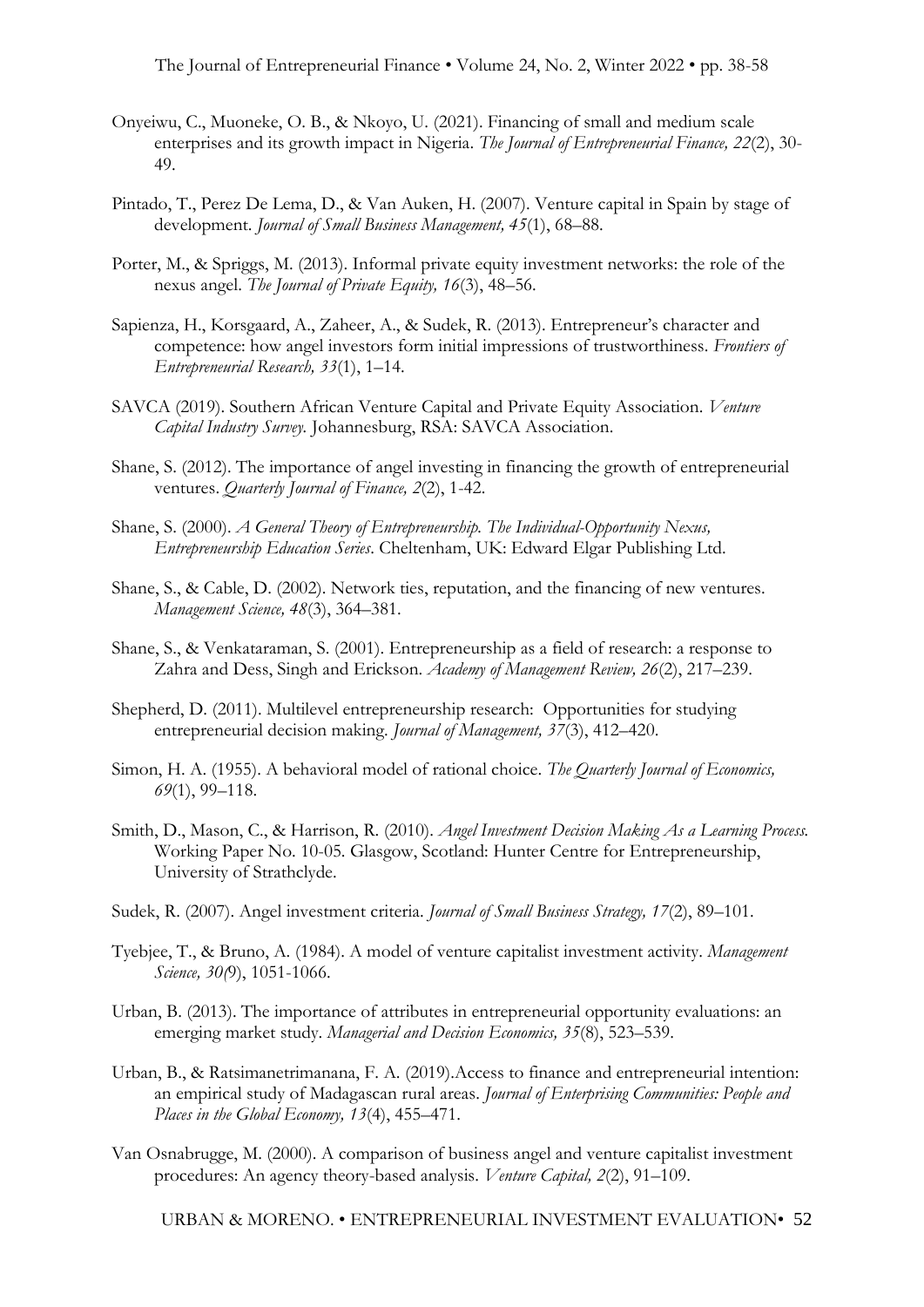Venter, R., & Urban, B. (2015). *Entrepreneurship Theory in Practice*. Oxford, Cape Town.

- Wiltbank, R. (2005). Investment practices and outcomes of informal venture investors. *Venture Capital, 7*(4), 343–357.
- Wong, A., Bhatia, M. and Freeman, Z. (2009). Angel finance: the other venture capital. Strategic Change, Vol. 18, No. 7-8, pp. 221–230.
- Zacharakis, A., & Meyer, G.D. (1998). A lack of insight: do venture capitalists really understand their own decision process? *Journal of Business Venturing, 13*(1), 57–76.
- Zinecker, M., & Bolf, D. (2015). Venture capitalists' investment selection criteria in CEE countries and Russia. *Business Theory and Practice, 16*(1), 94–103.
- Zoogah, D.B., Peng, M.W., & Woldu, H. (2015). Institutions, resources and organizational effectiveness in Africa. *The Academy of Management Perspectives 29*(1), 7–31.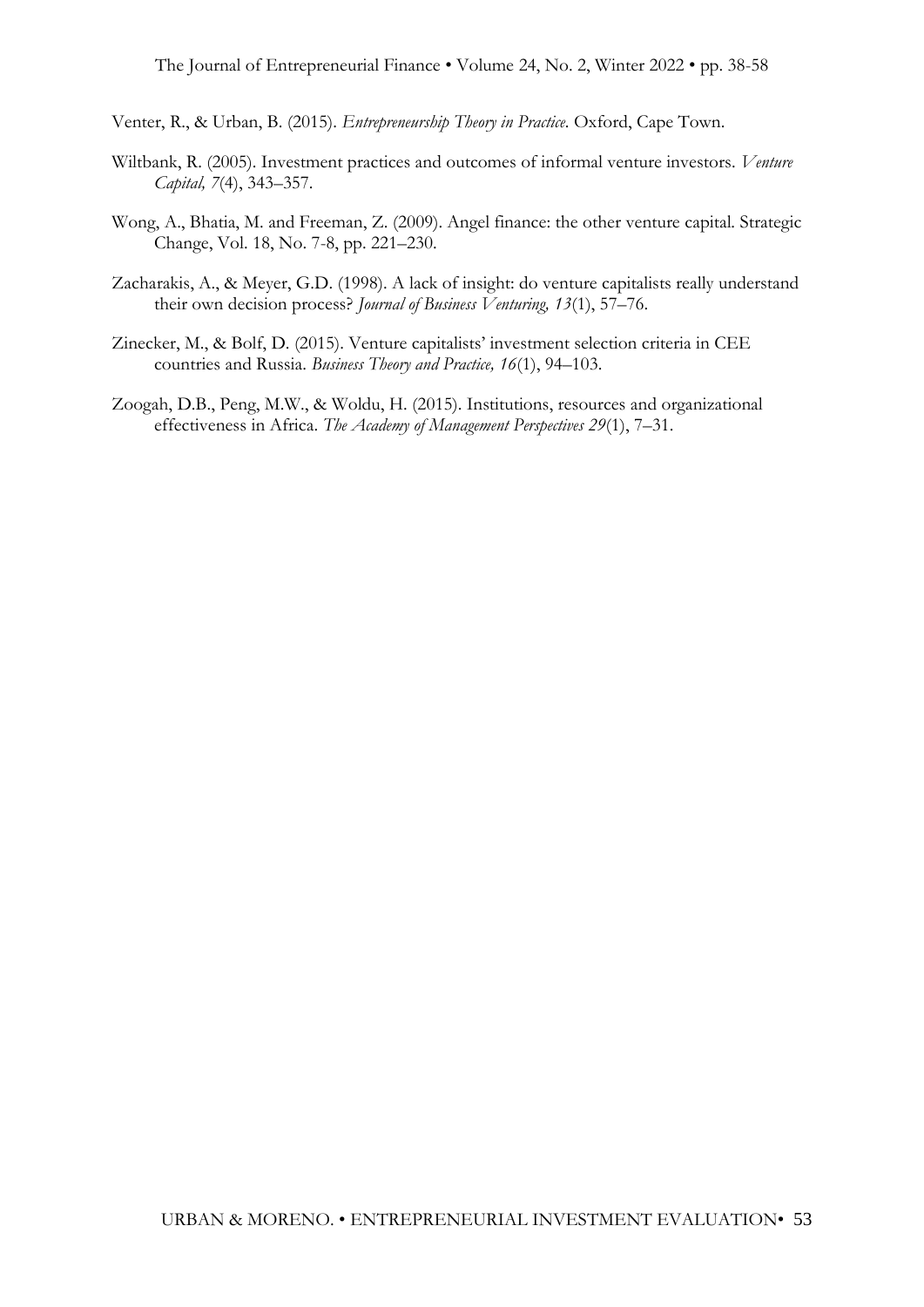#### **Table 1**

This table shows the selected literature comparison to establish similarities and differences investment evaluation criteria. The instrument used to collect data consisted of 40 questions structured into seven sections representing the different investment evaluation criteria as per Table 1.

|                          | <b>Evaluation criteria</b>                                    | , Birley and<br>Muzyca<br>Leleux | Landström   | Tyebjee and Bruno | Macmillan, Siegel<br>and Narasimha | Hall and Hoffer | Fried and Hisrich | Zacharakis and<br>Meyer | and<br>Feeney, Haines,<br>Ridding | Mishra      | Mason and Stark                        | Auken<br>Pintado, Perez de<br>Lema and Van | <b>Sudek</b> | Nunes, Felix and<br>Pires | Zinecker and Bolf |
|--------------------------|---------------------------------------------------------------|----------------------------------|-------------|-------------------|------------------------------------|-----------------|-------------------|-------------------------|-----------------------------------|-------------|----------------------------------------|--------------------------------------------|--------------|---------------------------|-------------------|
|                          | Year of publication                                           | 1996                             | 1998        | 1984              | 1985                               | 1993            | 1994              | 1998                    | 1999                              | 2004        | 2004                                   | 2007                                       | 2007         | 2014                      | 2015              |
| Focus of study           |                                                               | <b>VCs</b>                       | <b>BAs</b>  | <b>VCs</b>        | <b>VCs</b>                         | <b>VCs</b>      | <b>VCs</b>        | <b>VCs</b>              | <b>BAs</b>                        | <b>VCs</b>  | <b>VCs</b><br>$\pmb{\&}$<br><b>BAs</b> | <b>VCs</b>                                 | <b>BAs</b>   | <b>VCs</b>                | <b>VCs</b>        |
|                          | Financial criteria                                            |                                  |             |                   |                                    |                 |                   |                         |                                   |             |                                        |                                            |              |                           |                   |
| 1                        | Time to break-even                                            | $\mathbf X$                      | $\mathbf X$ |                   |                                    |                 |                   |                         |                                   |             |                                        |                                            |              | $\mathbf X$               |                   |
| $\overline{2}$           | Time to payback                                               | $\mathbf X$                      | $\mathbf X$ |                   |                                    |                 |                   |                         |                                   |             |                                        |                                            |              |                           |                   |
| $\sqrt{3}$               | Expected rate of return                                       | $\mathbf X$                      | $\mathbf X$ |                   | $\mathbf X$                        |                 | $\mathbf X$       |                         | $\mathbf X$                       | $\mathbf X$ | $\mathbf X$                            |                                            | $\mathbf X$  | $\mathbf X$               | $\mathbf X$       |
| $\overline{4}$           | Ability to cash out                                           | $\mathbf X$                      | $\mathbf X$ | $\mathbf X$       |                                    |                 | $\mathbf X$       |                         |                                   |             | $\mathbf X$                            | $\mathbf X$                                | $\mathbf X$  | $\mathbf X$               | $\mathbf X$       |
|                          | Product-Market criteria                                       |                                  |             |                   |                                    |                 |                   |                         |                                   |             |                                        |                                            |              |                           |                   |
| 5                        | Degree market already established                             | $\mathbf X$                      | $\mathbf X$ | $\mathbf X$       | $\mathbf X$                        |                 |                   |                         | $\mathbf X$                       | $\mathbf X$ | $\mathbf X$                            |                                            |              | $\mathbf X$               |                   |
| 6                        | Market size                                                   | $\mathbf X$                      | $\mathbf X$ | $\mathbf X$       |                                    |                 |                   | $\mathbf X$             |                                   | $\mathbf X$ |                                        |                                            |              | $\mathbf X$               | $\mathbf X$       |
| $\overline{\mathcal{I}}$ | Sensitivity to economic cycles                                | $\mathbf X$                      | $\mathbf X$ | $\mathbf X$       |                                    |                 |                   |                         |                                   |             |                                        |                                            |              | $\mathbf X$               |                   |
| $\,8\,$                  | Market growth and attractiveness                              | $\mathbf X$                      | $\mathbf X$ | $\mathbf X$       | $\mathbf X$                        |                 |                   | $\mathbf X$             |                                   | $\mathbf X$ | $\mathbf X$                            | $\mathbf X$                                | $\mathbf X$  | $\mathbf X$               | $\mathbf X$       |
| $\overline{9}$           | Uniqueness of product and technology                          | $\mathbf X$                      | $\mathbf X$ | $\mathbf X$       |                                    |                 |                   | $\mathbf X$             |                                   | $\mathbf X$ | $\bar{\textbf{X}}$                     | $\bar{\mathbf{X}}$                         |              | $\mathbf X$               | $\mathbf X$       |
| 10                       | Relative familiarity of investors with<br>industry/technology | $\mathbf X$                      | $\mathbf X$ |                   | $\mathbf X$                        |                 |                   | $\mathbf X$             | $\mathbf X$                       | $\mathbf X$ |                                        | $\mathbf X$                                | $\mathbf X$  | $\mathbf X$               |                   |
| 11                       | Patentability of product                                      |                                  |             | $\mathbf X$       | $\mathbf X$                        |                 |                   | $\mathbf X$             |                                   | $\mathbf X$ |                                        |                                            | $\mathbf X$  | $\mathbf X$               |                   |
| 12                       | Competitive advantage                                         |                                  |             | $\mathbf x$       |                                    | $\mathbf X$     | $\mathbf X$       |                         |                                   |             |                                        |                                            |              |                           | $\mathbf X$       |
|                          | Strategic-competitive criteria                                |                                  |             |                   |                                    |                 |                   |                         |                                   |             |                                        |                                            |              |                           |                   |
| 13                       | Easy of market entry                                          | $\mathbf X$                      | $\mathbf X$ | $\mathbf X$       |                                    |                 |                   |                         |                                   |             |                                        |                                            |              |                           |                   |
| 14                       | Ability to create post-entry barriers                         | $\mathbf X$                      | $\mathbf X$ | $\mathbf X$       |                                    |                 |                   |                         |                                   |             | $\mathbf X$                            |                                            | $\mathbf X$  | $\mathbf X$               |                   |
| 15                       | Sustained share competitive position                          | $\mathbf X$                      | $\mathbf X$ |                   |                                    |                 |                   |                         |                                   |             |                                        |                                            | $\mathbf X$  |                           |                   |
| 16                       | Nature and degree of competition                              | $\mathbf X$                      | $\mathbf X$ |                   |                                    |                 |                   | $\mathbf X$             |                                   | $\mathbf X$ | $\mathbf X$                            |                                            | $\mathbf X$  | $\mathbf X$               |                   |
|                          | Business readiness criteria                                   |                                  |             |                   |                                    |                 |                   |                         |                                   |             |                                        |                                            |              |                           |                   |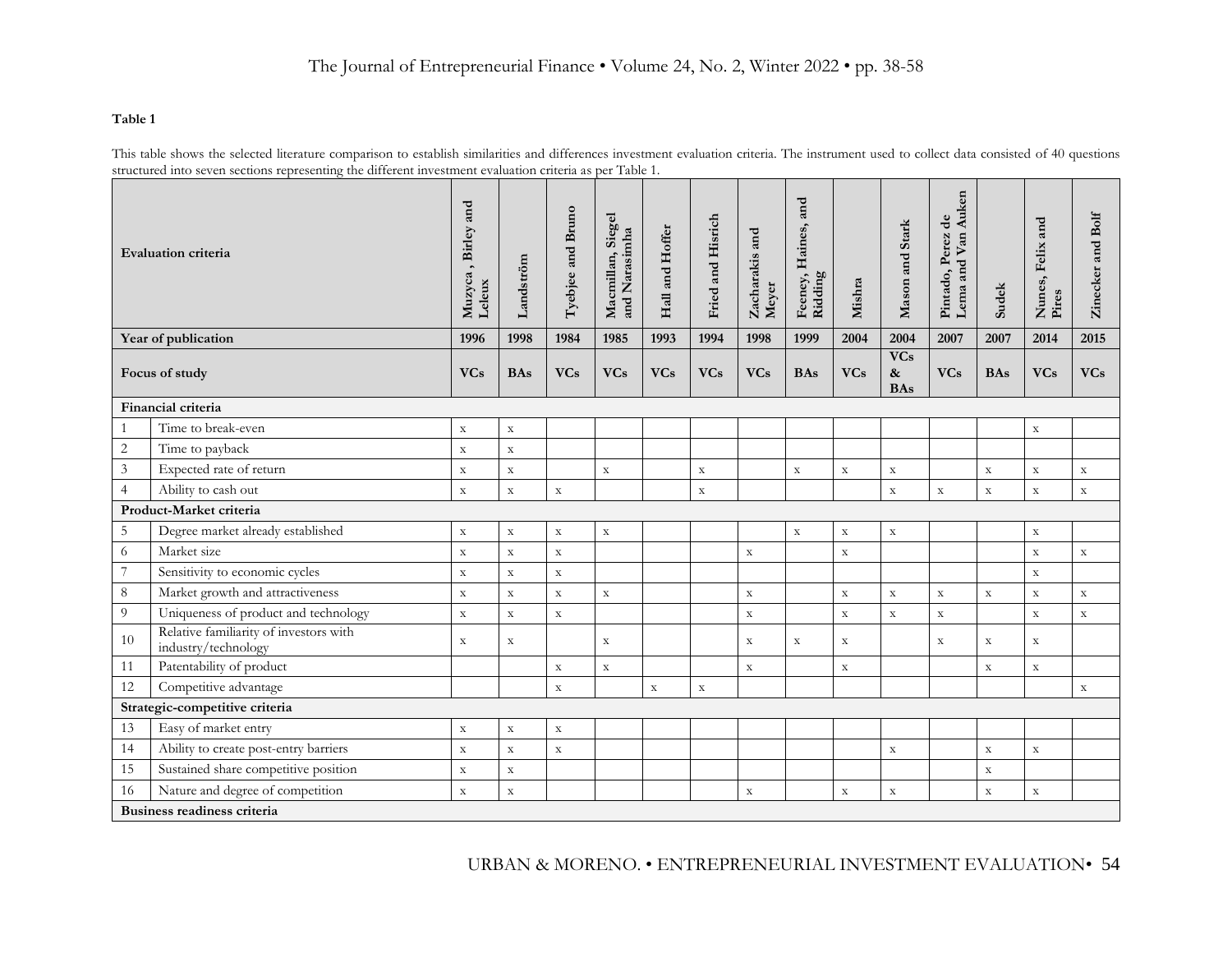| <b>Evaluation criteria</b> |                                                           | Muzyca, Birley and<br>Leleux | Landström   | Tyebjee and Bruno | Macmillan, Siegel<br>and Narasimha | Hall and Hoffer | Fried and Hisrich | Zacharakis and<br>Meyer | and<br>Feeney, Haines,<br>Ridding | Mishra      | Mason and Stark                  | Lema and Van Auken<br>Pintado, Perez de | <b>Sudek</b> | Nunes, Felix and<br>Pires | Zinecker and Bolf |
|----------------------------|-----------------------------------------------------------|------------------------------|-------------|-------------------|------------------------------------|-----------------|-------------------|-------------------------|-----------------------------------|-------------|----------------------------------|-----------------------------------------|--------------|---------------------------|-------------------|
|                            | Year of publication                                       | 1996                         | 1998        | 1984              | 1985                               | 1993            | 1994              | 1998                    | 1999                              | 2004        | 2004                             | 2007                                    | 2007<br>2014 |                           | 2015              |
|                            | <b>VCs</b><br>Focus of study                              |                              | <b>BAs</b>  | <b>VCs</b>        | <b>VCs</b>                         | <b>VCs</b>      | <b>VCs</b>        | <b>VCs</b>              | <b>BAs</b>                        | <b>VCs</b>  | <b>VCs</b><br>$\&$<br><b>BAs</b> | <b>VCs</b>                              | <b>BAs</b>   | <b>VCs</b>                | <b>VCs</b>        |
| 17                         | Business meets funds constraints                          | $\mathbf X$                  |             |                   |                                    | $\mathbf X$     |                   |                         |                                   |             | $\mathbf X$                      |                                         | $\mathbf X$  |                           |                   |
| 18                         | Business and product fit with fund portfolio              | $\mathbf X$                  |             |                   |                                    |                 |                   |                         | $\mathbf x$                       |             | $\mathbf X$                      |                                         | $\mathbf{x}$ |                           | $\mathbf x$       |
| 19                         | Ability of investors to influence nature of business      |                              | $\mathbf X$ |                   |                                    |                 |                   |                         |                                   |             |                                  |                                         | $\mathbf X$  |                           |                   |
| 20                         | Location of business relative to the fund                 |                              | $\rm X$     |                   |                                    | $\mathbf X$     |                   |                         | $\mathbf X$                       |             |                                  | $\mathbf X$                             |              | $\mathbf X$               |                   |
| 21                         | Investment size                                           |                              |             |                   |                                    |                 | $\mathbf X$       |                         |                                   |             |                                  |                                         | $\mathbf x$  | $\mathbf X$               | $\mathbf x$       |
| Management team criteria   |                                                           |                              |             |                   |                                    |                 |                   |                         |                                   |             |                                  |                                         |              |                           |                   |
| 22                         | Leadership potential of management team                   | $\mathbf X$                  |             |                   |                                    |                 | $\mathbf X$       | $\mathbf X$             |                                   |             |                                  | $\mathbf X$                             |              |                           |                   |
| 23                         | Leadership potential of lead entrepreneur                 | $\rm X$                      | $\mathbf X$ |                   | $\mathbf X$                        |                 |                   | $\mathbf X$             |                                   | $\mathbf X$ |                                  | $\bar{\mathbf{X}}$                      |              | $\mathbf X$               |                   |
| 24                         | Recognized industry expertise in team                     | $\mathbf X$                  | $\mathbf X$ |                   |                                    | $\mathbf X$     | $\mathbf X$       |                         | $\mathbf X$                       | $\mathbf X$ | $\mathbf X$                      | $\mathbf X$                             | $\mathbf X$  | $\mathbf X$               | $\mathbf X$       |
| 25                         | Track record of lead entrepreneur                         | $\mathbf X$                  | $\mathbf X$ |                   | $\mathbf X$                        | $\mathbf X$     |                   |                         | $\mathbf X$                       | $\mathbf X$ | $\mathbf X$                      | $\mathbf X$                             | $\mathbf X$  |                           |                   |
| 26                         | Track record of management team                           | $\mathbf X$                  |             |                   |                                    |                 | $\mathbf X$       |                         | $\mathbf X$                       |             | $\mathbf X$                      | $\mathbf X$                             | $\mathbf X$  |                           |                   |
| 27                         | References of entrepreneur                                |                              |             | $\mathbf X$       | $\mathbf X$                        | $\mathbf X$     |                   |                         |                                   | $\mathbf X$ |                                  |                                         |              | $\bar{\textbf{X}}$        |                   |
| 28                         | Balanced management team                                  |                              |             |                   |                                    | $\mathbf X$     |                   | $\mathbf X$             | $\mathbf X$                       |             |                                  |                                         |              |                           |                   |
| 29                         | Integrity and honesty of the management team              |                              |             |                   |                                    |                 | $\mathbf X$       |                         | $\mathbf X$                       | $\mathbf X$ |                                  | $\mathbf X$                             | $\mathbf X$  | $\mathbf X$               |                   |
| 30                         | Capacity of sustaining intense effort                     |                              |             |                   | $\mathbf X$                        |                 | $\mathbf X$       |                         |                                   | $\mathbf X$ |                                  |                                         |              | $\mathbf X$               |                   |
|                            | Management competence criteria                            |                              |             |                   |                                    |                 |                   |                         |                                   |             |                                  |                                         |              |                           |                   |
| 31                         | Marketing/Sales capabilities of the team                  | $\mathbf X$                  | $\mathbf X$ | $\mathbf X$       |                                    |                 |                   |                         |                                   | $\mathbf X$ | $\mathbf X$                      |                                         |              |                           |                   |
| 32                         | Process/Production capabilities of the team               | $\mathbf X$                  | $\mathbf X$ | $\mathbf X$       |                                    |                 |                   |                         |                                   | $\mathbf X$ | $\mathbf X$                      |                                         |              | $\mathbf X$               |                   |
| 33                         | Organizational/Administrative capabilities of the<br>team | $\mathbf X$                  | $\mathbf X$ | $\mathbf X$       |                                    |                 |                   |                         |                                   | $\mathbf X$ | $\mathbf X$                      |                                         |              | $\mathbf X$               |                   |
| 34                         | Financial/Accounting capabilities of the team             | $\mathbf x$                  | $\mathbf X$ | $\mathbf X$       |                                    |                 |                   |                         |                                   | $\mathbf X$ | $\mathbf X$                      |                                         |              |                           |                   |
| 35                         | Business plan overall quality                             |                              |             |                   |                                    | $\mathbf X$     |                   |                         | $\mathbf X$                       |             | $\mathbf X$                      |                                         |              | $\mathbf X$               |                   |
|                            | Deal criteria                                             |                              |             |                   |                                    |                 |                   |                         |                                   |             |                                  |                                         |              |                           |                   |
| $36\,$                     | Stage of investment required                              | $\mathbf X$                  | $\mathbf X$ |                   |                                    |                 |                   |                         |                                   |             |                                  | $\mathbf X$                             |              |                           |                   |
| 37                         | Number and nature of co-investors in deal                 | $\mathbf X$                  | $\mathbf X$ |                   |                                    |                 |                   |                         |                                   |             |                                  |                                         | $\mathbf X$  | $\mathbf X$               |                   |

URBAN & MORENO. • ENTREPRENEURIAL INVESTMENT EVALUATION• 55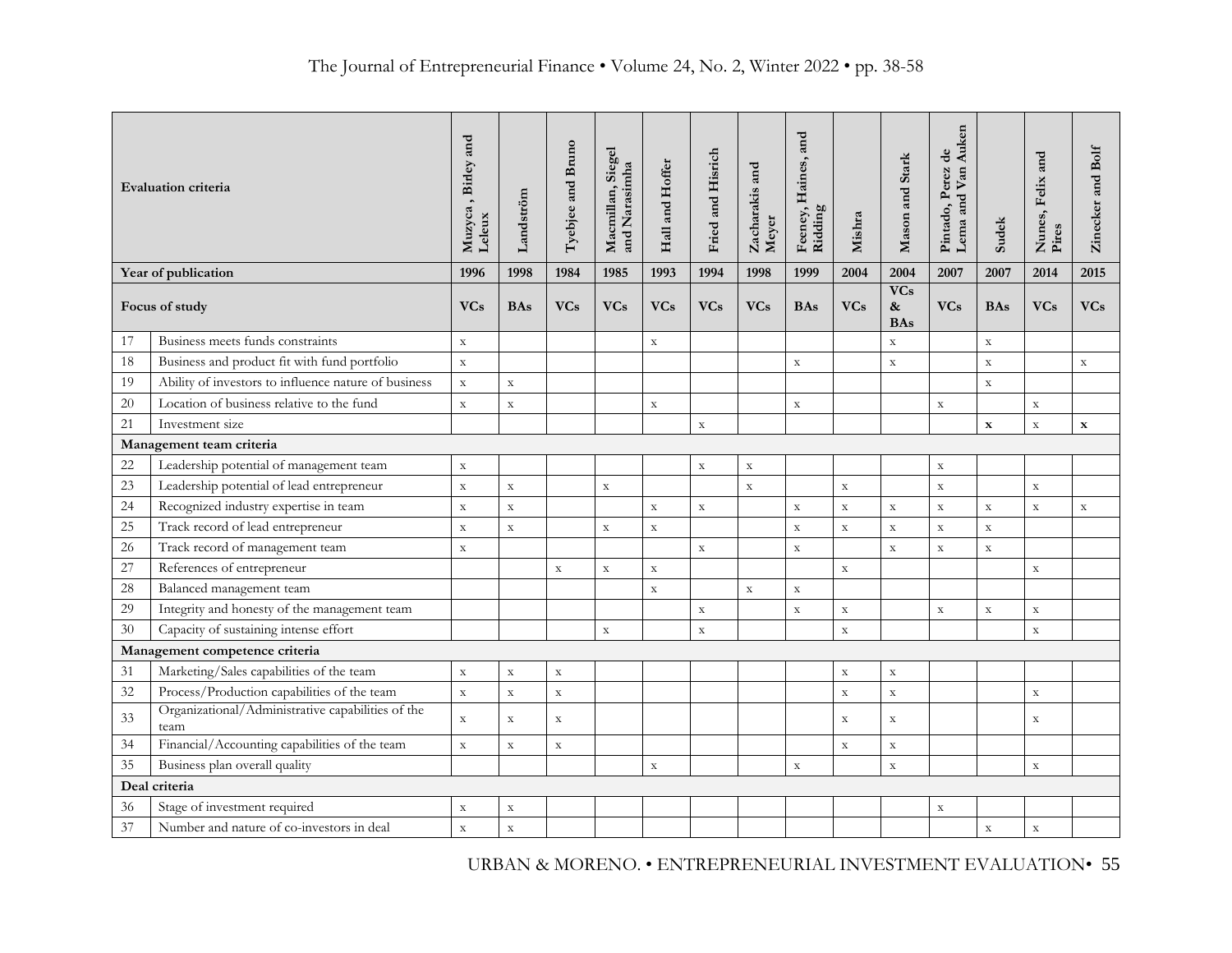|    | <b>Evaluation criteria</b>               | and<br>Birley<br>ω<br>Muzyc<br>$\bf x$<br>$\overline{ }$ | andström<br>ᆜ | Bruno<br>and<br>Tyebjee | Siegel<br>arasimha<br>$\bullet$<br>millan,<br>⇁<br>$\leftarrow$<br>Mac<br>and | Hoffe:<br>and<br>Hall | Hisrich<br>and<br>Fried | and<br>Zacharakis<br>Meyer | and<br>Haines<br>Ridding<br>Feeney, | Mishra      | <b>Stark</b><br>and<br>Mason                  | d<br>d.<br>Ě<br>$\ddot{d}$<br>◀<br>erez<br>$\mathbf{a}$<br>⊳<br>≏<br>ರ<br>an<br>$\bullet$<br>Pintado<br>ema | <b>Sudek</b> | ರ<br>Ē<br>elix<br>L.<br>Nune<br>Pires | ð<br>B<br>ರ<br>성<br>$\mathbb{Z}$ in |
|----|------------------------------------------|----------------------------------------------------------|---------------|-------------------------|-------------------------------------------------------------------------------|-----------------------|-------------------------|----------------------------|-------------------------------------|-------------|-----------------------------------------------|-------------------------------------------------------------------------------------------------------------|--------------|---------------------------------------|-------------------------------------|
|    | Year of publication                      | 1996                                                     | 1998          | 1984                    | 1985                                                                          | 1993                  | 1994                    | 1998                       | 1999                                | 2004        | 2004                                          | 2007                                                                                                        | 2007         | 2014                                  | 2015                                |
|    | Focus of study                           | <b>VCs</b>                                               | <b>BAs</b>    | <b>VCs</b>              | <b>VCs</b>                                                                    | <b>VCs</b>            | <b>VCs</b>              | <b>VCs</b>                 | <b>BAs</b>                          | <b>VCs</b>  | <b>VCs</b><br>$\boldsymbol{\&}$<br><b>BAs</b> | <b>VCs</b>                                                                                                  | <b>BAs</b>   | <b>VCs</b>                            | <b>VCs</b>                          |
| 38 | Ability to syndicate deal                | $\mathbf X$                                              | $\mathbf X$   |                         |                                                                               |                       |                         |                            |                                     |             |                                               |                                                                                                             |              |                                       |                                     |
| 39 | Scale and chance of later funding rounds | $\mathbf X$                                              | $\mathbf X$   |                         | X                                                                             |                       |                         |                            |                                     | $\mathbf X$ |                                               |                                                                                                             | $\mathbf X$  |                                       |                                     |
| 40 | Deal is referred by a trustful source    |                                                          |               |                         |                                                                               |                       |                         |                            |                                     |             |                                               |                                                                                                             |              |                                       |                                     |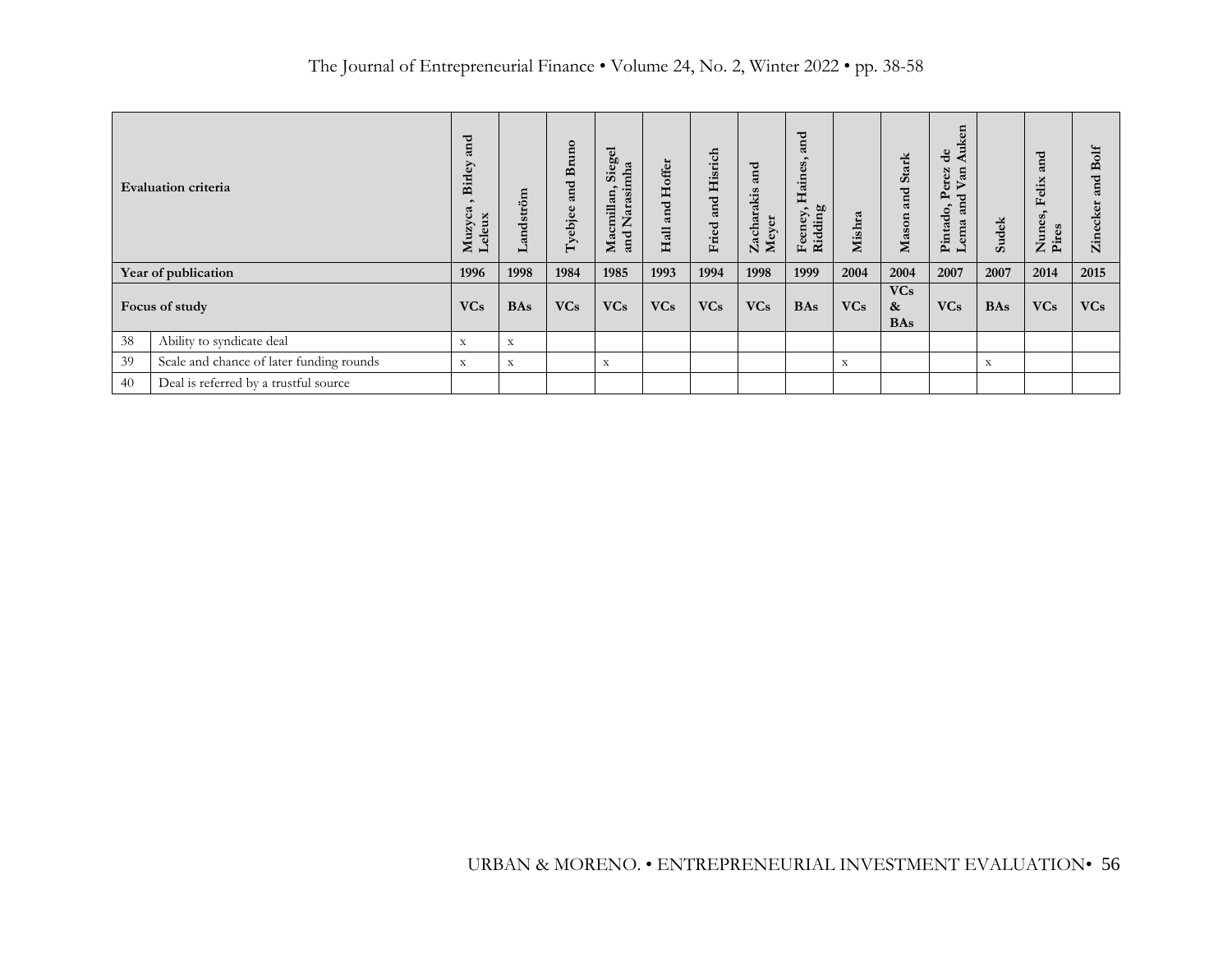#### **Table 2**

This table shows the descriptive statistics of data per group of respondents. 149 comprehensive responses were obtained which served as the final sample. Anticipating sub-group analyses, as per the study hypothesis a quota control on the three groups was necessary in order to ensure that a minimum sample size of 20-50 was achieved for each of these subgroups. The final sample was relatively balanced in terms of respondents where there were 53 BAs, 52 VCs, and 44 early-stage entrepreneurs.

| Factors                          | Number of<br>items | Valid N | Overall<br>Mean | Upper 95%<br>Mean | Lower 95%<br>Mean | Median | Std. Dev. | <b>Skewness</b> | Kurtosis |  |
|----------------------------------|--------------------|---------|-----------------|-------------------|-------------------|--------|-----------|-----------------|----------|--|
| <b>BUSINESS ANGELS (BAs)</b>     |                    |         |                 |                   |                   |        |           |                 |          |  |
| <b>Business Readiness</b>        | 9                  | 53      | 3.47            | 3.81              | 3.14              | 3.55   | 0.70      | $-0.38$         | $-0.14$  |  |
| Management team preparedness     | 8                  | 53      | 3.91            | 4.14              | 3.69              | 3.87   | 0.47      | $-0.31$         | 0.44     |  |
| Product-market prospects         | 5                  | 53      | 3.95            | 4.20              | 3.70              | 3.83   | 0.52      | $-0.46$         | 0.62     |  |
| Management team attributes       | 3                  | 53      | 4.26            | 4.52              | 4.00              | 4.33   | 0.54      | $-0.23$         | 1.01     |  |
| Fund-specific criteria           | $\overline{4}$     | 53      | 3.67            | 3.97              | 3.37              | 3.75   | 0.61      | $-1.08$         | 1.53     |  |
| Deal attributes                  | $\overline{3}$     | 53      | 3.79            | 4.09              | 3.49              | 3.67   | 0.62      | 0.55            | 0.15     |  |
| <b>VENTURE CAPITALISTS (VCs)</b> |                    |         |                 |                   |                   |        |           |                 |          |  |
| <b>Business Readiness</b>        | 9                  | 52      | 3.52            | 3.75              | 3.30              | 3.44   | 0.52      | $-0.13$         | $-0.57$  |  |
| Management team preparedness     | 8                  | 52      | 4.21            | 4.44              | 3.98              | 4.37   | 0.54      | $-0.32$         | $-1.01$  |  |
| Product-market prospects         | 5                  | 52      | 4.00            | 4.19              | 3.80              | 4.00   | 0.45      | $-0.28$         | $-0.25$  |  |
| Management team attributes       | 3                  | 52      | 4.51            | 4.64              | 4.37              | 4.67   | 0.31      | $-0.59$         | 1.09     |  |
| Fund-specific criteria           | $\overline{4}$     | 52      | 3.43            | 3.71              | 3.16              | 3.50   | 0.64      | $-0.91$         | 0.96     |  |
| Deal attributes                  | $\mathfrak{Z}$     | 52      | 3.97            | 4.27              | 3.67              | 4.00   | 0.69      | $-1.65$         | 4.59     |  |
| <b>ENTREPRENEURS</b>             |                    |         |                 |                   |                   |        |           |                 |          |  |
| <b>Business Readiness</b>        | 9                  | 44      | 3.93            | 4.10              | 3.76              | 4.11   | 0.56      | $-0.54$         | 0.17     |  |
| Management team preparedness     | 8                  | 44      | 3.93            | 4.10              | 3.76              | 4.00   | 0.55      | $-0.41$         | 0.07     |  |
| Product-market prospects         | 5                  | 44      | 3.99            | 4.17              | 3.82              | 4.08   | 0.58      | $-0.26$         | $-0.69$  |  |
| Management team attributes       | 3                  | 44      | 4.31            | 4.50              | 4.12              | 4.33   | 0.61      | $-0.75$         | 0.16     |  |
| Fund-specific criteria           | $\overline{4}$     | 44      | 3.45            | 3.66              | 3.23              | 3.50   | 0.70      | 0.05            | $-0.13$  |  |
| Deal attributes                  | $\overline{3}$     | 44      | 3.86            | 4.01              | 3.70              | 4.00   | 0.52      | $-0.69$         | 0.65     |  |